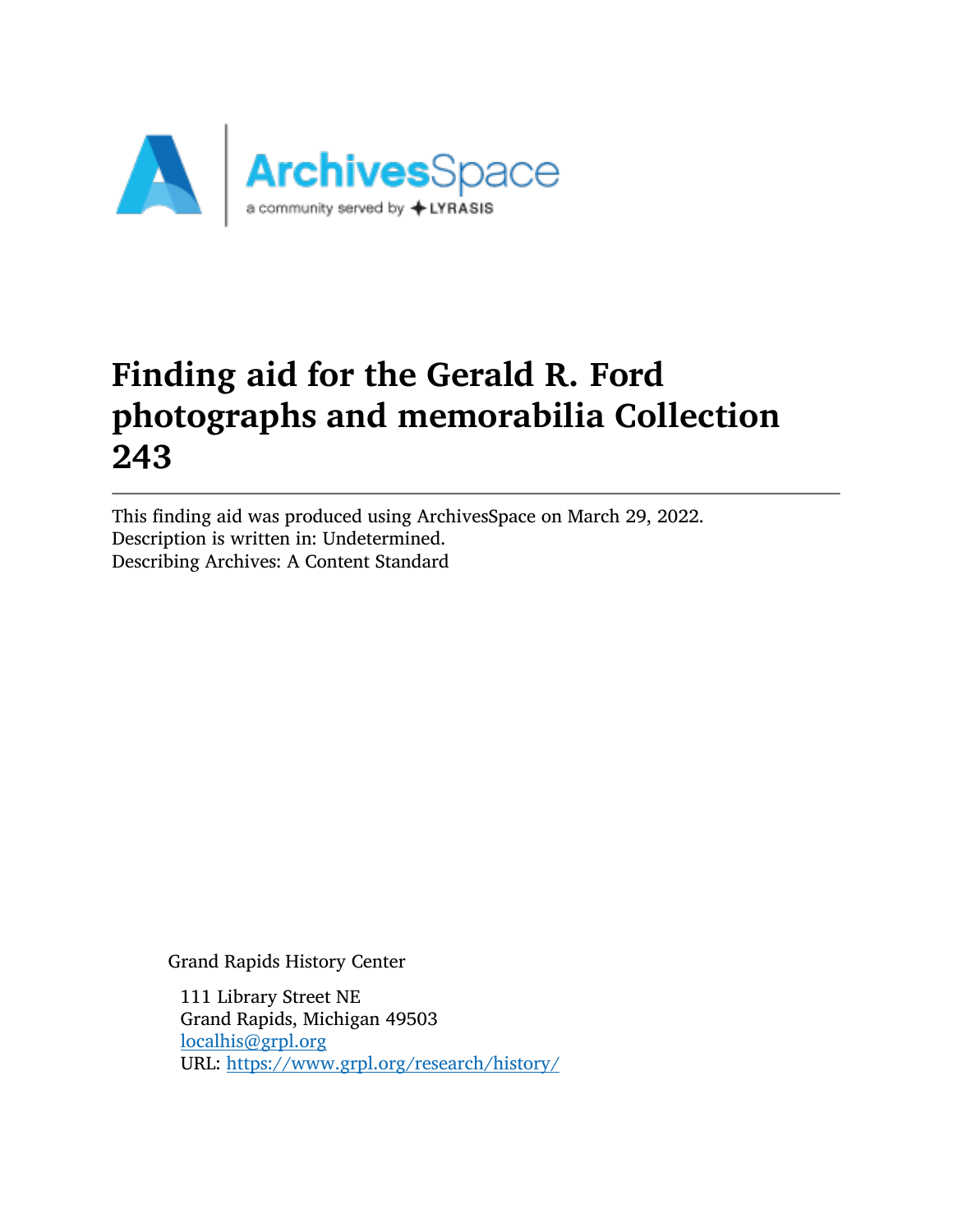## <span id="page-1-0"></span>**Table of Contents**

|                                                                           | $\overline{4}$ |
|---------------------------------------------------------------------------|----------------|
|                                                                           |                |
|                                                                           | 5              |
|                                                                           |                |
|                                                                           |                |
|                                                                           |                |
|                                                                           |                |
|                                                                           |                |
|                                                                           |                |
|                                                                           |                |
|                                                                           |                |
|                                                                           |                |
|                                                                           |                |
|                                                                           |                |
|                                                                           |                |
| Subseries B. Vice President Ford. Fortieth Vice President (1973-1974)  12 |                |
|                                                                           |                |
|                                                                           |                |
|                                                                           |                |
|                                                                           |                |
|                                                                           |                |
|                                                                           |                |
|                                                                           | 15             |
|                                                                           | -15            |
|                                                                           |                |
|                                                                           |                |
|                                                                           | 18             |
|                                                                           | 19             |
|                                                                           | 21             |
|                                                                           | 21             |
|                                                                           | 21             |
|                                                                           | 21             |
|                                                                           | 23             |
|                                                                           |                |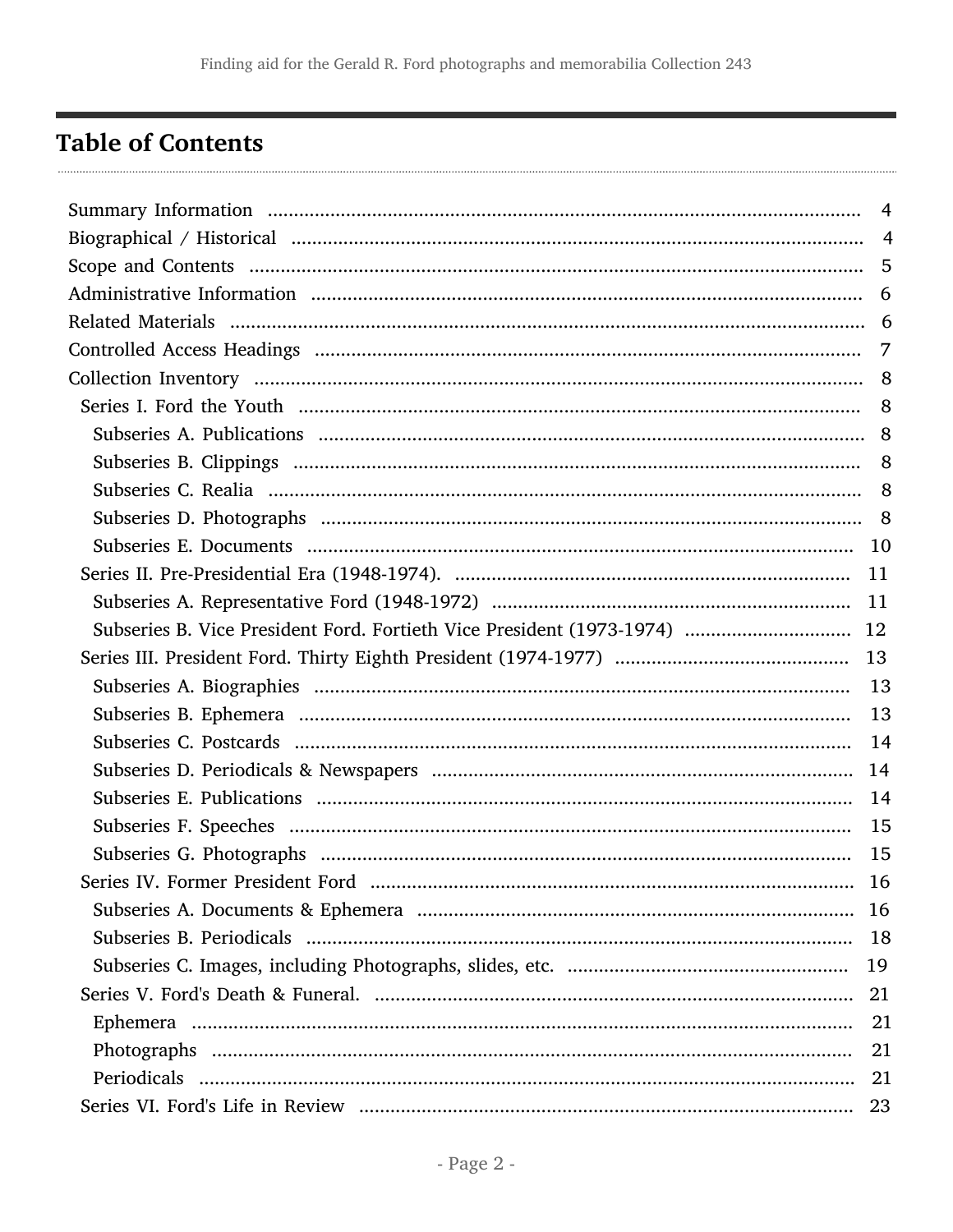| Thin Ice : Coming of Age in Grand Rapids / edited by Reinder Van Til and Gordon Olson. G.R. : |  |
|-----------------------------------------------------------------------------------------------|--|
|                                                                                               |  |
|                                                                                               |  |
|                                                                                               |  |
| Extraordinary Circumstances : the Presidency of Gerald R. Ford / David Hume Kennerly          |  |
|                                                                                               |  |
|                                                                                               |  |
|                                                                                               |  |
|                                                                                               |  |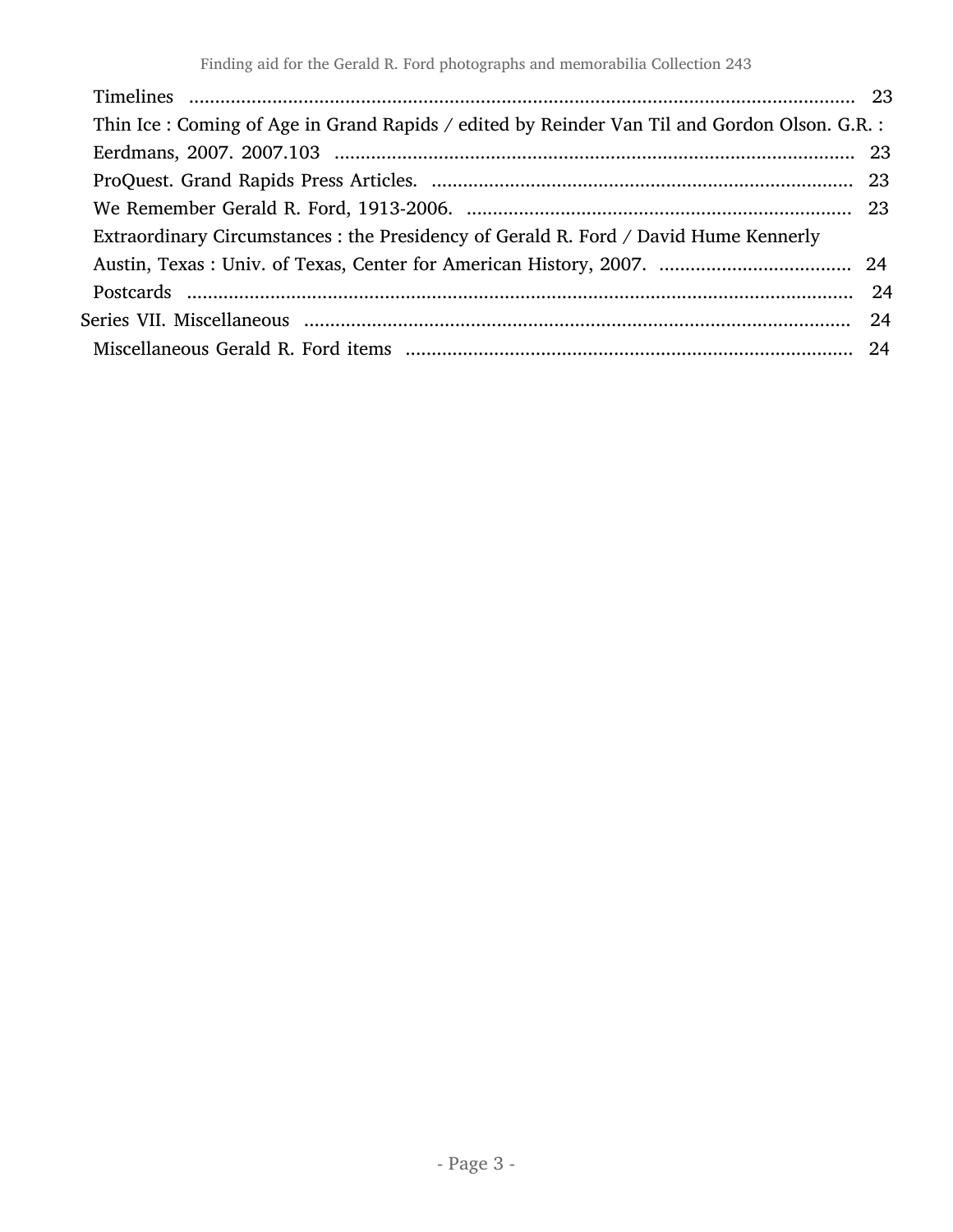## <span id="page-3-0"></span>Summary Information

| <b>Repository:</b>                              | <b>Grand Rapids History Center</b>                                                                                                                                                                                                                                                                                                                                                                                                                                                                                                                                                                                                                                                               |  |
|-------------------------------------------------|--------------------------------------------------------------------------------------------------------------------------------------------------------------------------------------------------------------------------------------------------------------------------------------------------------------------------------------------------------------------------------------------------------------------------------------------------------------------------------------------------------------------------------------------------------------------------------------------------------------------------------------------------------------------------------------------------|--|
| Title:                                          | Gerald R. Ford photographs and memorabilia                                                                                                                                                                                                                                                                                                                                                                                                                                                                                                                                                                                                                                                       |  |
| ID:                                             | Collection 243                                                                                                                                                                                                                                                                                                                                                                                                                                                                                                                                                                                                                                                                                   |  |
| Date [inclusive]:                               | circa 1915-2006                                                                                                                                                                                                                                                                                                                                                                                                                                                                                                                                                                                                                                                                                  |  |
| <b>Physical</b><br>Description:                 | 6.7 Linear Feet Nine boxes                                                                                                                                                                                                                                                                                                                                                                                                                                                                                                                                                                                                                                                                       |  |
| Language of the<br>English.<br><b>Material:</b> |                                                                                                                                                                                                                                                                                                                                                                                                                                                                                                                                                                                                                                                                                                  |  |
| Abstract:                                       | Gerald R. Ford (1913-2006) was the 38th President of the<br>United States. A former resident of Grand Rapids and East<br>Grand Rapids, Michigan, Ford served as a member of the House<br>of Representatives for the 5th District of Michigan from 1949<br>to 1973. This collection contains reference material for general<br>use related to Ford. Included are letters, photographs, speeches<br>and memorabilia. The library does not widely collect original<br>Gerald R. Ford documents, as these are primarily held by other<br>institutions, such as the Ford Museum, the Gerald R. Ford<br>Library at the University of Michigan or the Library of Congress<br>and the National Archives. |  |

^ [Return to Table of Contents](#page-1-0)

## <span id="page-3-1"></span>Biographical / Historical

Gerald R. Ford (July 14, 1913 to Dec. 26, 2006), 38th President of the United States from Aug. 9, 1974 to Jan. 20, 1977, was a former resident of Grand Rapids and East Grand Rapids, Michigan. Ford served as a member of the House of Representatives for the 5th District of Michigan from 1949 to 1973, participating on numerous committees and obtaining the position of Minority Leader of the House. Perhaps Grand Rapids most famous former resident, his life and history is well documented in resources found in many libraries and archives throughout the country.

Born Leslie Lynch King, Jr., Ford was renamed for his stepfather after the remarriage of his mother, Dorothy Ayer Gardner, to Gerald R. Ford, Sr., a businessman from Grand Rapids. Gerald R. Ford, Jr. noted his step father as a guiding influence in his life.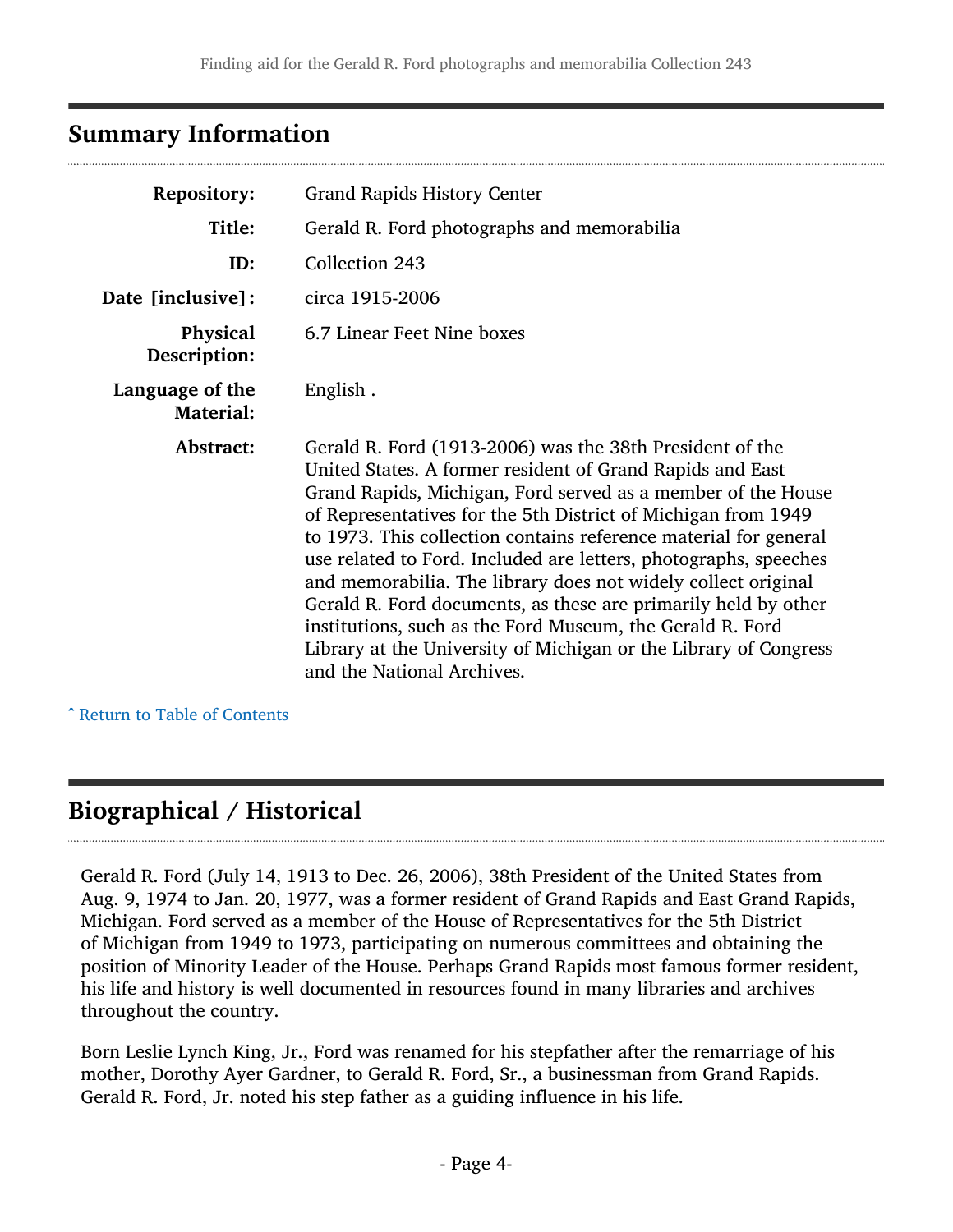### Fortieth Vice President (1973-1974), Thirty Eighth President (1974-1977)

The only Vice President or President of the United States to serve without being elected, he occupied the Vice Presidency after Spiro Agnew left office and the Presidency after Richard Nixon left office, both under troubling circumstances. It is generally considered that Ford lost his own bid for the Presidency during the 1976 election largely due to his pardoning of Nixon following on the Watergate scandal.

Included in Ford's many projects in support of Grand Rapids was his key role in the Vanderberg Center Sculpture Project. This started with a handwritten letter to Ford from Nancy Mulnix (See Coll. 001), and resulted in the placement of the Alexander Calder monumental sculpture, La Grande Vitesse, in downtown Grand Rapids. Ford assisted in getting National Endowment for the Arts funding for this project for Grand Rapids, the first such use of these funds for a public sculpture project. Ford had originally been politically opposed to the creation of the Endowment. Later, returning to Grand Rapids as President, Ford was presented with a replica of La Grande Vitesse by then Mayor Lyman Parks. The image of Ford with this miniature was captured by the national news, a symbol of Grand Rapids and Ford's support for Grand Rapids. (See Pictorial History of Grand Rapids, pg. 62) The Gerald R. Ford International Airport in Grand Rapids was named for Ford in December 1999.

^ [Return to Table of Contents](#page-1-0)

## <span id="page-4-0"></span>Scope and Contents

As a U.S. President, Gerald R. Ford is well documented in libraries and museums throughout the country. In particular, in Grand Rapids the Ford Museum provides access to information on Ford's life and presidency. Other libraries which provide in-depth information on Ford are the Gerald R. Ford Library at the University of Michigan and the Library of Congress.

The focus of the collecting of Gerald R. Ford related materials at the Grand Rapids Public Library is to provide information on his life here in Grand Rapids and to provide basic access to general historical information on Ford to our public library users. Thus, items in this collection, as well as other materials, such as the South High school yearbook during Ford's attendance there, are valued for the Ford association. Also, several books and periodicals in the Grand Rapids History & Special Collections department, as well as the library's circulating collections, document Ford's life.

This small collection collocates various small accessions of Ford related materials, which have been mostly been solicited to provide basic historical information on Ford, and his relationship to Grand Rapids. Several of these items have come from the Ford Museum.

^ [Return to Table of Contents](#page-1-0)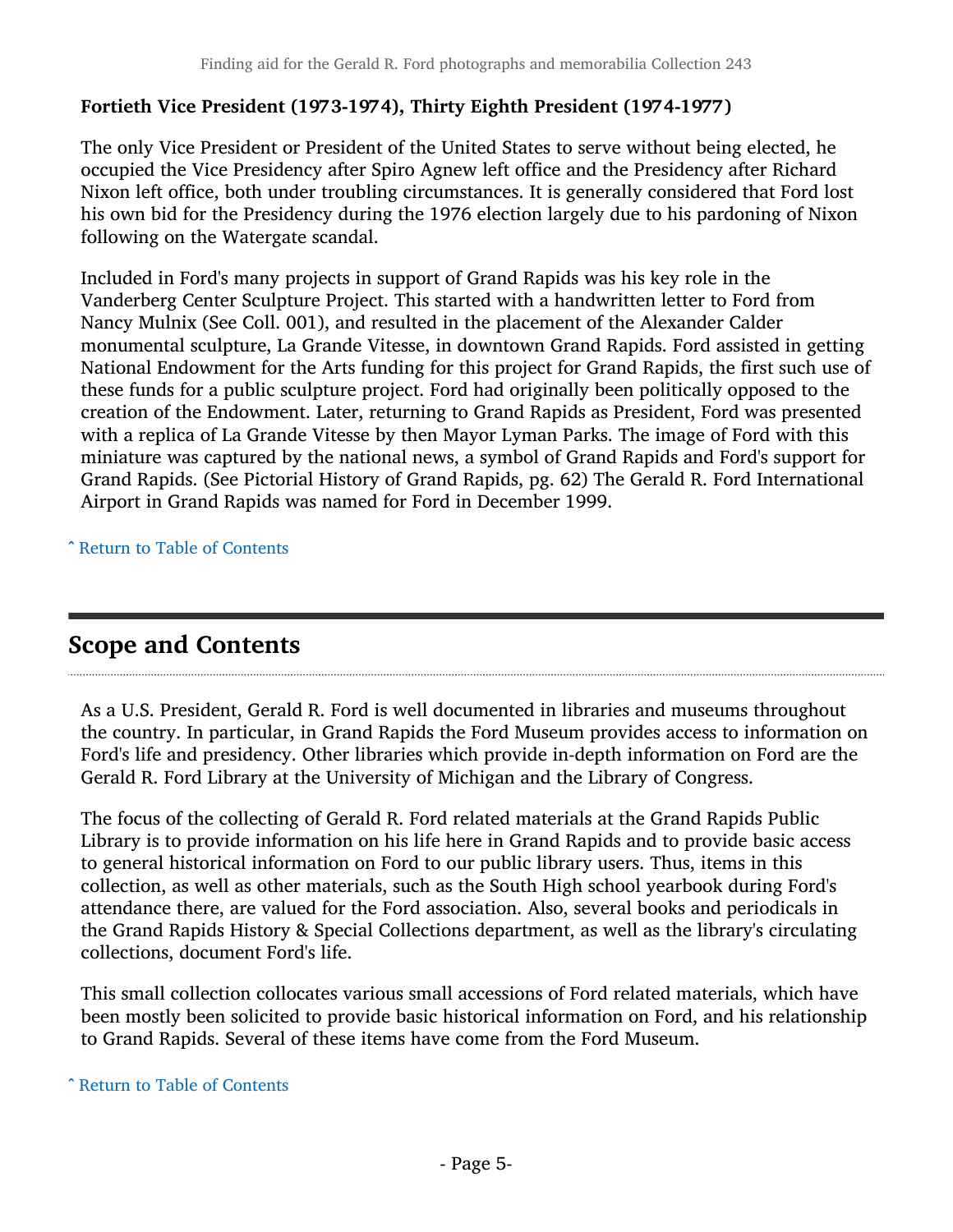## <span id="page-5-0"></span>Administrative Information

### Publication Statement

Grand Rapids History Center

111 Library Street NE Grand Rapids, Michigan 49503 [localhis@grpl.org](mailto:localhis@grpl.org) URL: <https://www.grpl.org/research/history/>

### Immediate Source of Acquisition

Material acquired from library purchases, staff donations and various and unknown donors. Accession numbers 1987.006, 1986.333, P1982.001, 2003.006.

^ [Return to Table of Contents](#page-1-0)

## <span id="page-5-1"></span>Related Materials

### Related Materials

Coll. 001, Nancy Mulnix Tweddale papers: Regarding Ford in connection with the Alexander Calder stabile La Grande Vitesse.

Coll. 049. William Glenn collection: letter to William M. Glenn signed by Jerry Ford (S11); photograph with Ford and signed by him (S12)

Coll. 75, Thomas Walsh papers: early photo of Gerald Ford, signed.

Coll. 84, Furniture Manufacturer's Association: correspondence and photographs

Coll. 125, Robinson Studio Collection: various images, including #125-H005934.1-2. Ford Voting Sept. 14, 1948, when a candidate for the U.S. House. #125-H-005935 contains images from the Ford wedding in 1948 #125-H-005936.1-2 11/10/1949 Includes Jerry and Betty together. #125-C038140.1 WZZM-TV. 10-19-1962. Ford with Station manager and electronic equipment.

Coll. 149, Emily Deming: correspondence (S12) and photographs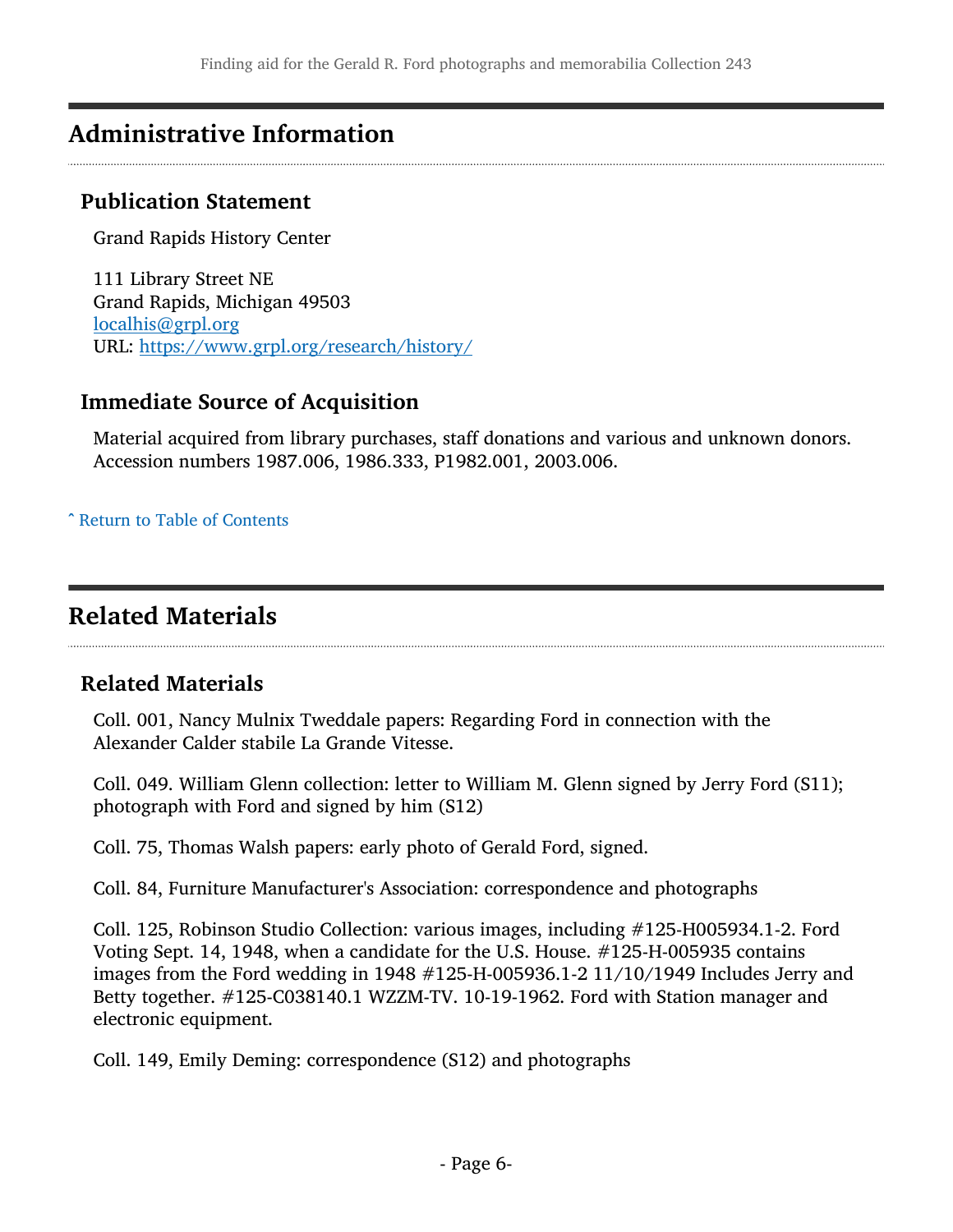Coll. 175, GRPL Moving Images: several moving images with content related to Gerald R. Ford.

Coll. 216, GRPL Ephemera Collection: Republican Congressional Cook Book, with best wishes from your Congressman, Gerald R. Ford.

Coll. 247/175 (UDVD1): Pres. Gerald R. Ford interview [[on the Vietnam War]

Coll. 253, Kay Clark Grand Rapids Dance Collection: includes Calla Travis Dance Studio materials with Betty Bloomer as student or instructor.

Coll. 262, Lydens Story of Grand Rapids: The biography cads in the Lydens card file series

Coll. 263, GRPL Small Manuscript Collection

Coll. 269, Art of Paul Collins, Art Reference Collection: Collins created the mural at the Gerald R. Ford International Airport.

Coll. 285, Michigan and Grand Rapids serials: includes Your Washington Review by Congressman Jerry Ford, 1969-1973

Coll 312, Kiwanis Club scrapbooks: letter to William L. Bennett, signed by Ford (S11)

Coll 316, Grand Rapids High Schools: yearbooks for South High School, 50th Anniversary booklet for the Class of 1931

Coll 326, Milhaupt - DaBakey Colorama Studio: contains images of Ford, sometimes also related to a newspaper article.

#### ^ [Return to Table of Contents](#page-1-0)

## <span id="page-6-0"></span>Controlled Access Headings

- Politicians -- Michigan -- Biography
- Michigan -- Politics and government
- Grand Rapids (Mich.) -- History
- Ford, Gerald R
- Ford, Betty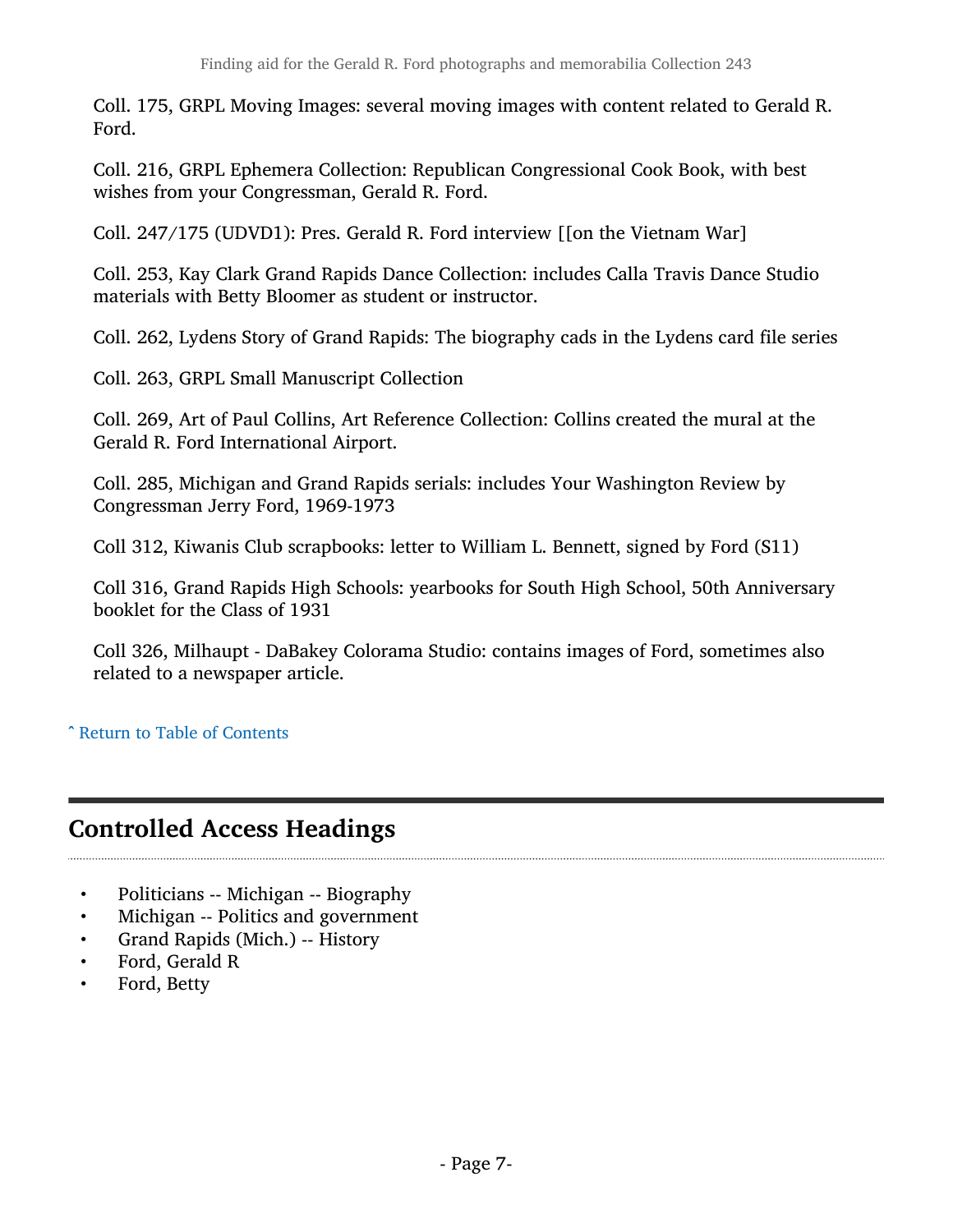## <span id="page-7-0"></span>Collection Inventory

### <span id="page-7-1"></span>Series I. Ford the Youth

## <span id="page-7-2"></span>Subseries A. Publications

<span id="page-7-3"></span>

| <b>Instances</b> |            |
|------------------|------------|
| Box 2            | Folder 1.5 |
| Box 2            | Folder 2   |
|                  |            |
| <b>Instances</b> |            |
| Box 2            | Folder 3   |
|                  |            |
| <b>Instances</b> |            |
| Box 2            | Folder 2.5 |
|                  |            |

## <span id="page-7-5"></span><span id="page-7-4"></span>Subseries D. Photographs

## Ford's youth. Copy Photo Set.

#### Scope and Contents

One set of b/w copy photos, source unidentified. Typed sheet called "Captions" lists 20 photos, with #19 missing from this set.

| Title/Description                                               | <b>Instances</b> |          |
|-----------------------------------------------------------------|------------------|----------|
| 1. H 3-3 Gerald R. Ford in infancy with his mother,<br>1913     | $Box$ 3          | Folder 1 |
| 2. H 5-1 Gerald R. ford, Jr., ca. 1915                          | $Box\ 3$         | Folder 1 |
| 3. H 14-3 Grand Rapids South High School football<br>team, 1929 | $Box\ 3$         | Folder 1 |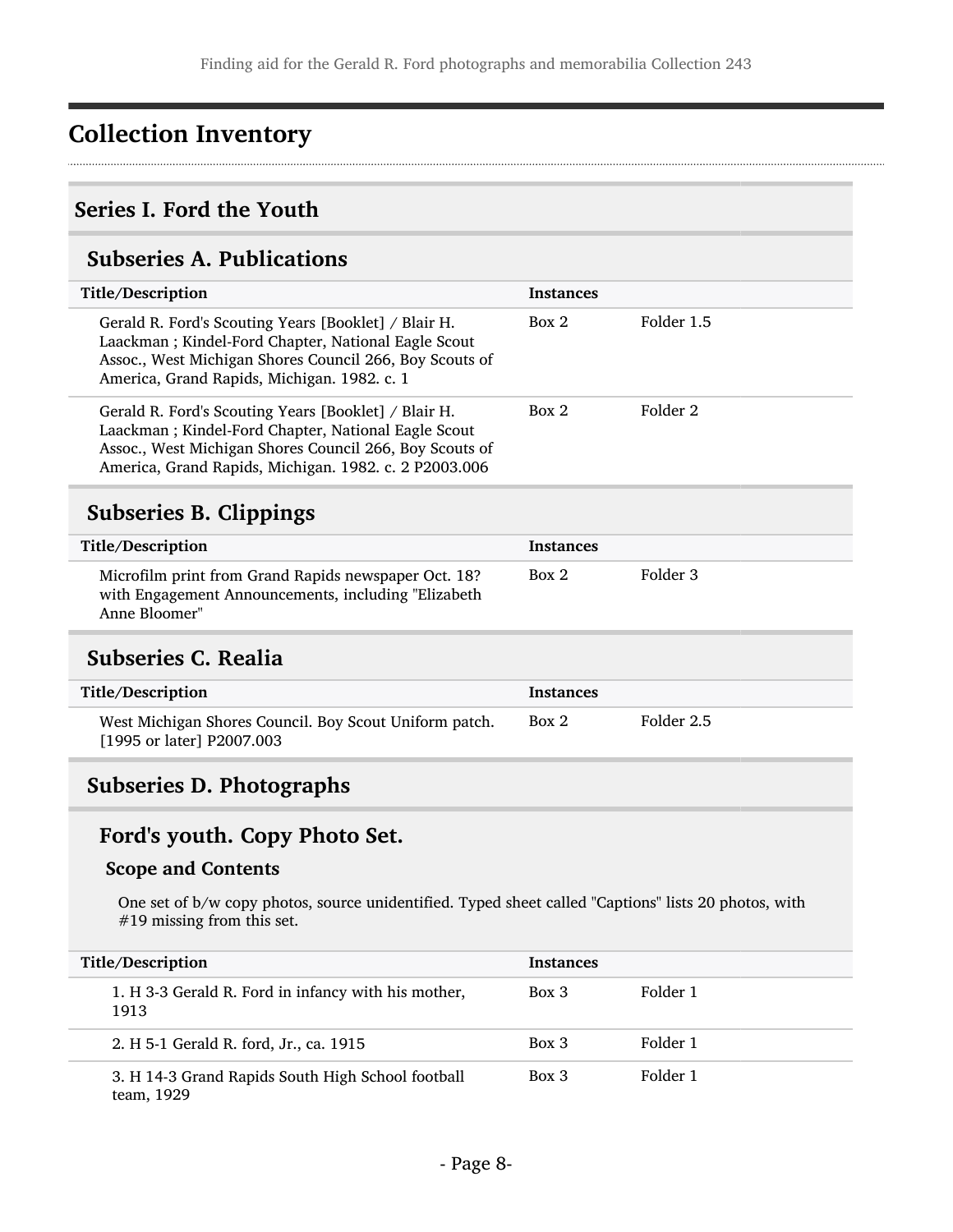| 4. H 14-4 GRF as a U.S. Park Ranger, Yellowstone<br>National Park, 1936                                                   | Box 3 | Folder 1   |
|---------------------------------------------------------------------------------------------------------------------------|-------|------------|
| 5. H 16-1 Gerald Ford and Mrs. Ford (mother), ca. 1915                                                                    | Box 3 | Folder 1   |
| 6. H 19-4 Gerald Ford with brothers, Dick, Tom, and<br>Jim, ca. 1934.                                                     | Box 3 | Folder 1   |
| 7. H 19-2 Gerald Ford with brother Tom, ca. 1918                                                                          | Box 3 | Folder 1   |
| 8. H 21-1 Gerald Ford and friends, ca. 1915                                                                               | Box 3 | Folder 1   |
| 9. H 22-4 Gerald Ford, ca. 1923                                                                                           | Box 3 | Folder 1   |
| 10. H 22-1 Gerald Ford in football uniform, ca. 1928                                                                      | Box 3 | Folder 1   |
| 11. H 23-3 Gerald Ford., ca. 1915                                                                                         | Box 3 | Folder 1   |
| 12. H 23-4 Gerald Ford with Tom Ford, Carl Engel, and<br>Pat Lusk, ca. 1921                                               | Box 3 | Folder 1   |
| 13. H 26-1 GRD with Dorothy Ford and Jim Ford, ca.<br>1928                                                                | Box 3 | Folder 1   |
| 14. H-27-3 GRF ca. 1916                                                                                                   | Box 3 | Folder 1   |
| 15. H 30-3 GRF, ca. 1923                                                                                                  | Box 3 | Folder 1   |
| 16. H 35-3 GRF as center on the University of Michigan<br>football team, ca. 1934                                         | Box 3 | Folder 1   |
| 17. H-41-1 GRF with Tom, Dick, Jim and GRF, Sr., ca.<br>1928                                                              | Box 3 | Folder 1   |
| 18. H-41-2 GRF, high school graduation photograph,<br>1931                                                                | Box 3 | Folder 1   |
| 19. H 54 GRF as a member of the first Scout Honor<br>Guard at Mackinac Island, 1929 [photo known missing<br>since 8/3/98] | Box 3 | Folder 1   |
| 20. GRF with the Yale Boxing Team, which he coached,<br>ca. 1936.                                                         | Box 3 | Folder 1   |
| Photocopies of the photos.                                                                                                | Box 3 | Folder 1.5 |

#### Scope and Contents

Includes those above with the same numbering, which appear to show the images mounted, perhaps in an album. The photocopied set has the same numbering, but contains images not included in the copy photo set above. The Quality of the photocopies is poor. Numbers for unique images include H-19-1 & H-19-3, H-21-2, H-22-3, H-22-2 (not legible), H-26-2, H-27-4, H-30-4, H-35-4, also H-54-1 missing from above.

### Ford Boyhood Homes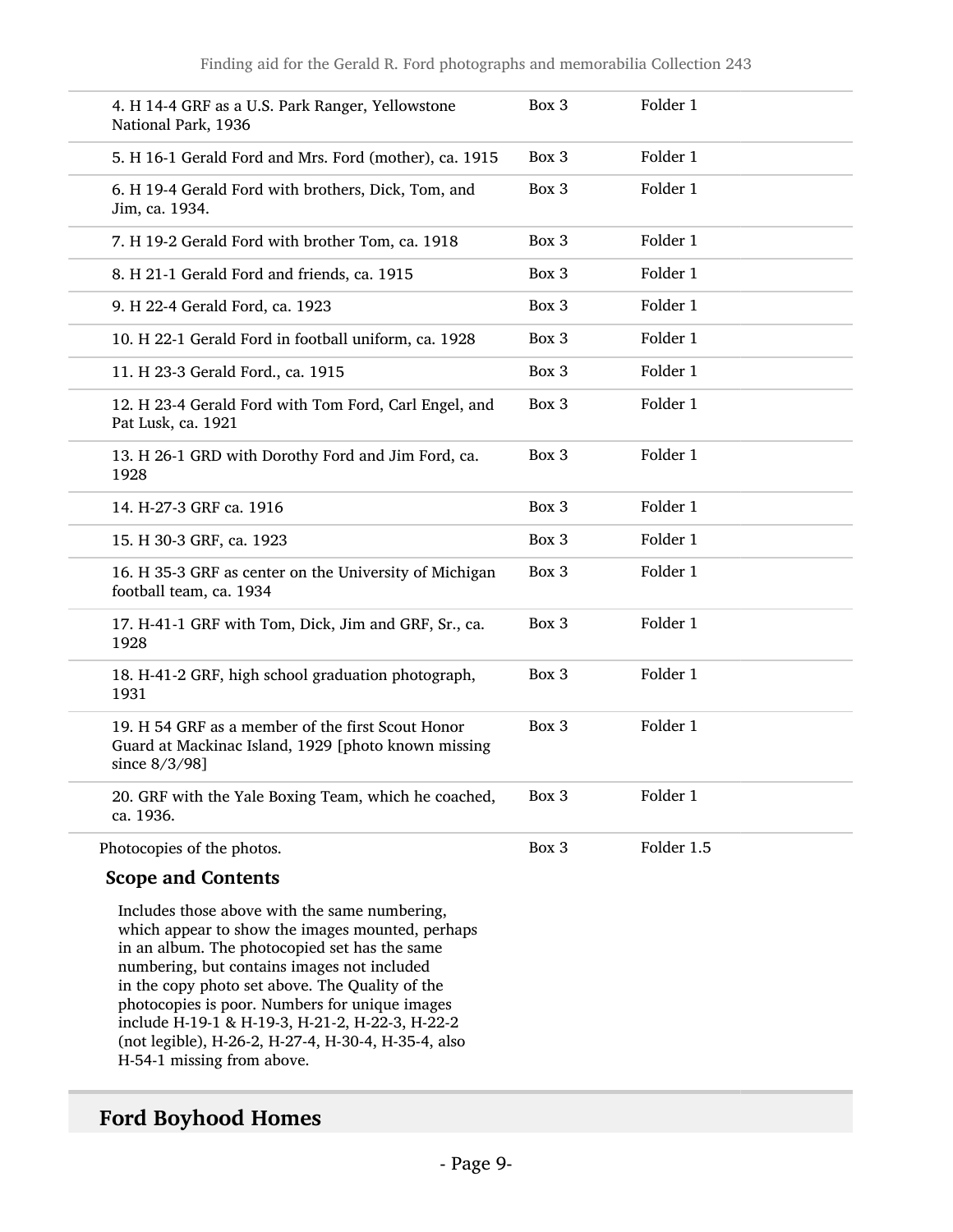| Title/Description                                                                                                                                                                                                                                                                                                                                                                                                                                                 | <b>Instances</b> |             |
|-------------------------------------------------------------------------------------------------------------------------------------------------------------------------------------------------------------------------------------------------------------------------------------------------------------------------------------------------------------------------------------------------------------------------------------------------------------------|------------------|-------------|
| House at 1960 Prospect SE. Mar. 2006                                                                                                                                                                                                                                                                                                                                                                                                                              | Box 3            | Folder 1.75 |
| Biographical / Historical                                                                                                                                                                                                                                                                                                                                                                                                                                         |                  |             |
| Infant Leslie Lynch King, later Gerald Ford,<br>was brought to board at this use by his mother,<br>Dorothy, after she left his birth father and moved<br>back Grand Rapids. At that time, the address was<br>1960 Terrace Ave., changing Prospect in 1920.<br>It is believed they lived in the house until 1916.<br>After her divorce and marriage to Gerald Ford, Sr.,<br>the family moved to 716 Madison, and the infant<br>became Gerald R. Ford, Jr. 2007.005 |                  |             |
| South High School Football Team, 1929. (1) Supplement<br>to the Grand Rapids Herald-bottom center. B/W Photo,<br>perhaps made from original supplements which we also<br>have. Caption: South High School Football Team, 1929.<br>Neg. 3622                                                                                                                                                                                                                       | Box 3            | Folder 2    |
| "Starts of Tour" Grand Rapids Sunday Herald, June 28,<br>1931. Photo of a clippings. (1) RE: Gerald Ford, Jr. trip<br>to Washington, $D.C. +$                                                                                                                                                                                                                                                                                                                     | Box 3            | Folder 3    |
| <b>Betty Ford</b>                                                                                                                                                                                                                                                                                                                                                                                                                                                 |                  |             |
| Title/Description                                                                                                                                                                                                                                                                                                                                                                                                                                                 | <b>Instances</b> |             |
| Miss Betty Bloomer modeling. Versluis Studio photo<br>published in the "Grand Rapids Mirror", Fall 1937, p. 31.<br>Digital Fuji print from a scan. 00.[5303].1                                                                                                                                                                                                                                                                                                    | Box 3            |             |

## "Grand Rapids Mirror" articles RE Betty Bloomer

| Title/Description           | <b>Instances</b> |
|-----------------------------|------------------|
| Summer 1936. 00.[5314].1    | Box 1            |
| Oct.-Nov. 1939. 00.[5314].2 | Box 1            |
| May-June 1941. 00.[5314].3  | Box 1            |

## <span id="page-9-0"></span>Subseries E. Documents

L

| Title/Description                                                                                                      | <b>Instances</b> |           |
|------------------------------------------------------------------------------------------------------------------------|------------------|-----------|
| William Skougis naturalization papers; Declaration of<br>Intent, letter and postcard from Department of Labor,<br>1924 | Box 2            | Folder 23 |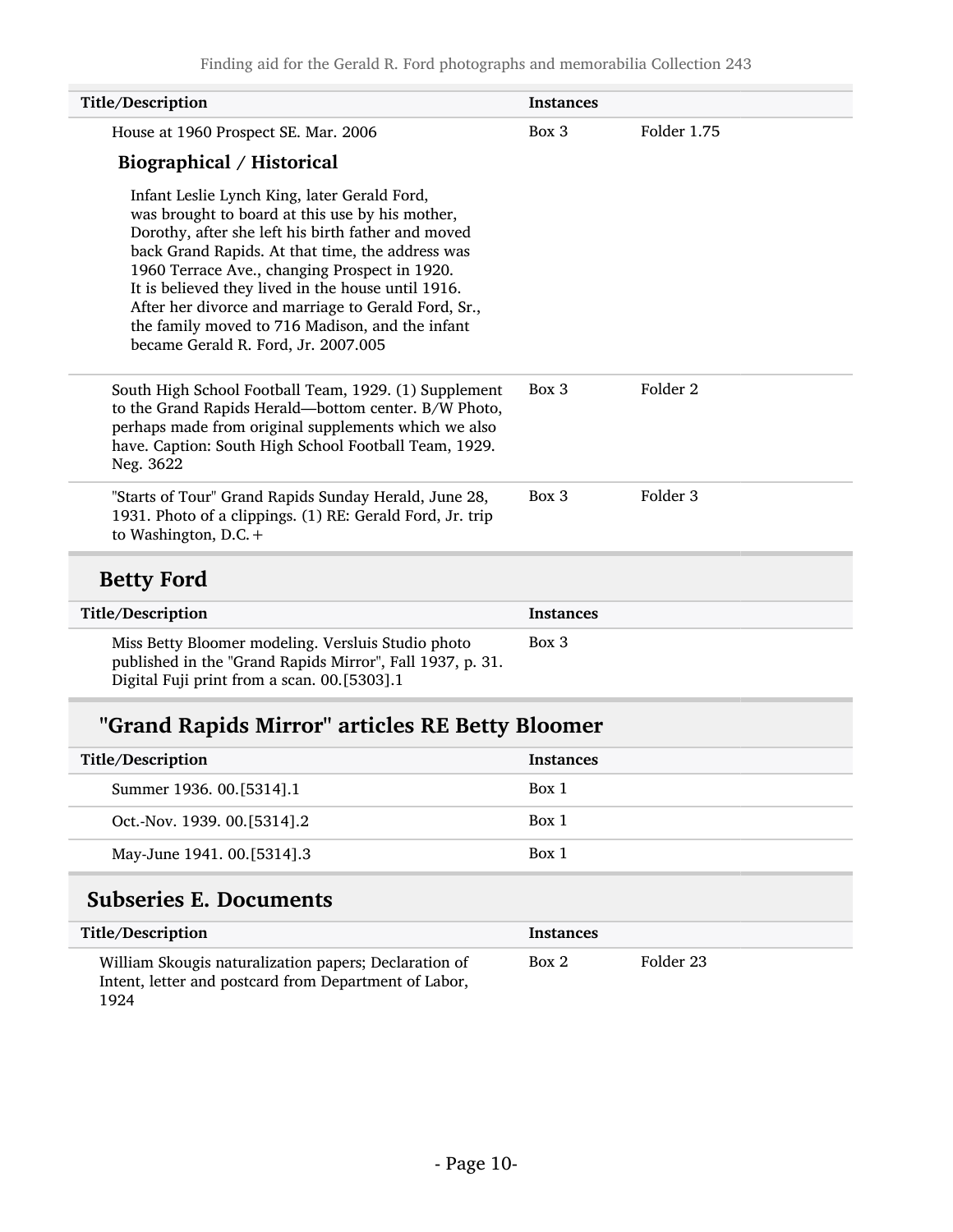#### General

William Skougis was the owner of Bill's Place, the restaurant where Gerald R. Ford worked when Ford was a high school student.

#### ^ [Return to Table of Contents](#page-1-0)

## <span id="page-10-0"></span>Series II. Pre-Presidential Era (1948-1974).

### <span id="page-10-1"></span>Subseries A. Representative Ford (1948-1972)

#### Website Documents

| Title/Description                                                                                                                                   | <b>Instances</b> |          |
|-----------------------------------------------------------------------------------------------------------------------------------------------------|------------------|----------|
| "Gerald R. Ford and the Political Reform Movement<br>in Grand Rapids". Bentley Historical Library, Univ. of<br>Michigan. Suggested Research Topics. | Box 2            | Folder 4 |

#### Images

### Family picture Christmas cards.

| Title/Description                                                                                                                                                                                           | <b>Instances</b> |          |
|-------------------------------------------------------------------------------------------------------------------------------------------------------------------------------------------------------------|------------------|----------|
| 1. Exterior. N.d. "LaClaire"—bottom right on front                                                                                                                                                          | Box 2            | Folder 6 |
| 2. Interior by tree. N.d.                                                                                                                                                                                   | Box 2            | Folder 6 |
| 3. Interior, in front of window to sunny exterior.                                                                                                                                                          | Box 2            | Folder 6 |
| 4. Interior, dark with lit lamp in background. No<br>message.                                                                                                                                               | Box 2            | Folder 6 |
| 5. B/w young kids                                                                                                                                                                                           | Box 2            | Folder 6 |
| 6. Exterior in snowy landscape near fence.                                                                                                                                                                  | Box 2            | Folder 6 |
| 7. Exterior. Family on skis. (2 copies)                                                                                                                                                                     | Box 2            | Folder 6 |
| 8. Card. Color. Family kids with dog. Has inside: Betty<br>and Jerry Ford join with Mike Steve Susan Jack to<br>wish you all the richness of God's blessings for the<br>Holiday Season and in the New York. | Box 2            | Folder 6 |

### Ephemera

| Title/Description                                                                                                                                    | Instances |            |
|------------------------------------------------------------------------------------------------------------------------------------------------------|-----------|------------|
| Program. Lincoln Day Dinner. Feb. 18, 1971, Civic<br>Auditorium. Image of Jerry Ford and Robert P. Griffin<br>(U.S. Senator) on the front. P2008.024 | Box 2     | Folder 6.5 |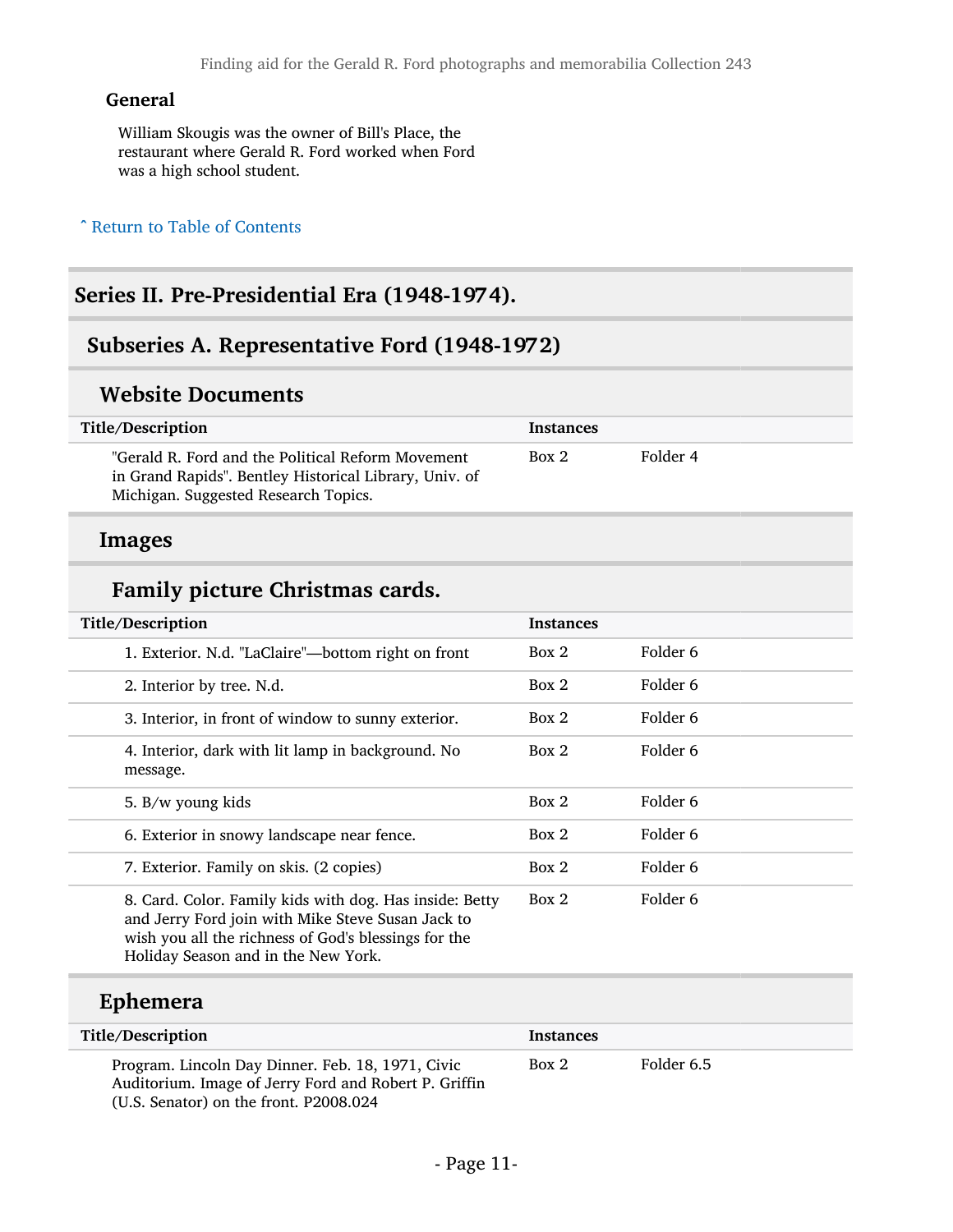| Letter. Congressman Gerald Ford to Ralph Giles. July<br>6th, 1966 2011.043                                                            | Box 2            | Folder 22 |
|---------------------------------------------------------------------------------------------------------------------------------------|------------------|-----------|
| Yale Law School Alumni Weekend, schedule of events,<br>notes an address by Representative Gerald R. Ford, '41.<br>$[2022.026]$ , 1965 | Box 2            | Folder 24 |
| <b>Postcards</b>                                                                                                                      |                  |           |
| Title/Description                                                                                                                     | <b>Instances</b> |           |
| Rep. Gerald R. Ford. Fifth District, Michigan.                                                                                        | Box 2            | Folder 7  |
| <b>Photographs</b>                                                                                                                    |                  |           |
| Title/Description                                                                                                                     | <b>Instances</b> |           |
| Portrait photo. (1) Verso ID in pencil has: Ford, Rep.<br>Gerald R., Jr.                                                              | $Box\ 3$         | Folder 4  |
| East Grand Rapids High School Homecoming, 1950.                                                                                       | Box 3            | Folder 4  |

```
(1) Gerald Ford crowing the Home Coming Queen.
2007.016
```
## Robinson Studio Collection.

#### General

Reference photocopies of photos in Coll. 125.

| Title/Description                                                                                       | <b>Instances</b> |            |
|---------------------------------------------------------------------------------------------------------|------------------|------------|
| #C038140.1 Mark Wodliner w Gerald Ford. Nov. 1,<br>1962.                                                | $Box\ 3$         | Folder 0.5 |
| #H004934.1-2 Ford voting when Candidate for U.S.<br>House, Sept. 14, 1948.                              | Box 3            | Folder 0.5 |
| Unknown. Betty & Jerry Ford campaigning in Grand<br>Rapids with Mamie and Ike Eisenhower, Oct. 1, 1952. | Box 3            | Folder 0.5 |

## <span id="page-11-0"></span>Subseries B. Vice President Ford. Fortieth Vice President (1973-1974)

| Title/Description                                                                                                                                                                                                       | <b>Instances</b> |          |
|-------------------------------------------------------------------------------------------------------------------------------------------------------------------------------------------------------------------------|------------------|----------|
| Vice Presidents of the United States : Gerald R. Ford,<br>1973-1974 / Reprinted from Mark O. Hatfield, with the<br>Senate Historical Office  Washington : U.S. GPO, 1997.<br>Internet document. 00. <sup>[2806].1</sup> | Box 2            | Folder 8 |
| <b>Periodicals</b>                                                                                                                                                                                                      |                  |          |
|                                                                                                                                                                                                                         |                  |          |
| Title/Description                                                                                                                                                                                                       | <b>Instances</b> |          |
| Grand Rapids Magazine                                                                                                                                                                                                   |                  |          |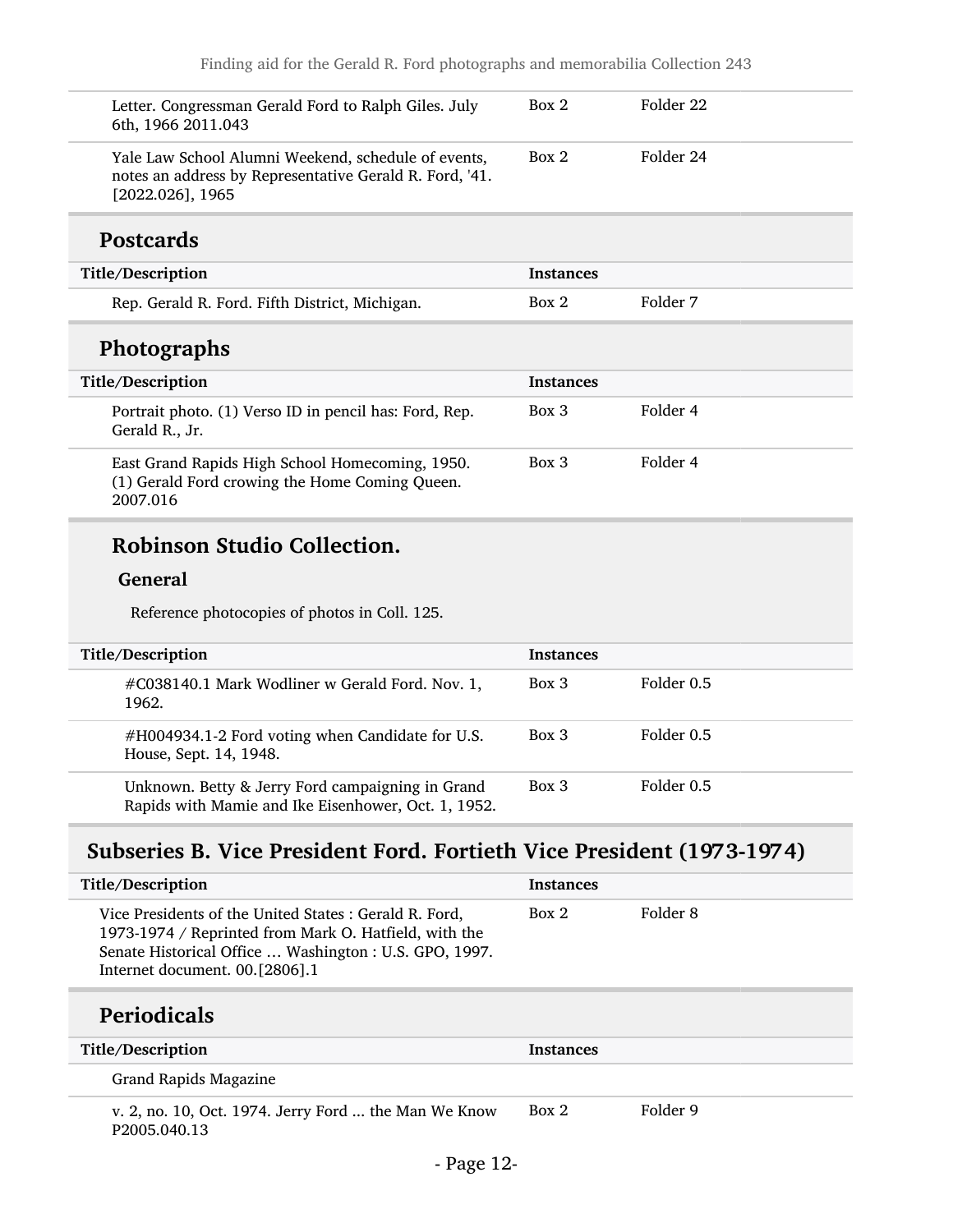| Ephemera |
|----------|
|----------|

| Title/Description                                                                                                                                                                                                                                                                                                                                                                   | <b>Instances</b> |          |
|-------------------------------------------------------------------------------------------------------------------------------------------------------------------------------------------------------------------------------------------------------------------------------------------------------------------------------------------------------------------------------------|------------------|----------|
| Inauguration of the President and Vice President of<br>the United States of America at the National Capital,<br>January Twentieth, Nineteen Hundred Seventy-Three<br>(1973) [Nixon & Agnew]. 1986.333                                                                                                                                                                               | Box 2            | Folder 5 |
| Envelop 1986.333                                                                                                                                                                                                                                                                                                                                                                    | Box 2            | Folder 5 |
| Printed photos of Richard M. Nixon & Spiro T. Agnew.<br>1986.333                                                                                                                                                                                                                                                                                                                    | Box 2            | Folder 5 |
| Notice to Ticket Holders 1986.333                                                                                                                                                                                                                                                                                                                                                   | Box 2            | Folder 5 |
| Ticket. Inauguration Ceremonies. 1986.333                                                                                                                                                                                                                                                                                                                                           | Box 2            | Folder 5 |
| B V283. Un3. Memorial Services, held in the House<br>of Representatives and Senate of the United States,<br>together with remarks presented in eulogy of Arthur<br>Hendrick Vandenberg : late a senator from Michigan.<br>82nd Congress, 1st Session. U.S.: GPO, 1951. "With<br>very best personal regards. Jerry Ford, Jr." Gift June 12,<br>1962-stamp.                           | Box S1           |          |
| M364.152 F752. C.2 Portrait of the Assassin / by Gerald<br>R. Ford and John R. Stiles. N.Y.: Simon and Schuster,<br>1965. Inscribed, front flyleaf: Special regards to   an old<br>friend   Anne Sloss   Jack Stiles.   Best wished   Gerald<br>R. Ford   6/7/65. Accompanied by a catalog from Pine<br>Tree Autographs, 11/91, which lists a similar copy for<br>sale at \$395.00. | Box S1           |          |

### ^ [Return to Table of Contents](#page-1-0)

## <span id="page-12-0"></span>Series III. President Ford. Thirty Eighth President (1974-1977)

## <span id="page-12-1"></span>Subseries A. Biographies

<span id="page-12-2"></span>

| Title/Description                                                                                                                                                                 | <b>Instances</b> |            |
|-----------------------------------------------------------------------------------------------------------------------------------------------------------------------------------|------------------|------------|
| President Gerald R. Ford Biography. Scholastic.com web<br>pages                                                                                                                   | Box 2            | Folder 1   |
| Subseries B. Ephemera                                                                                                                                                             |                  |            |
| Title/Description                                                                                                                                                                 | <b>Instances</b> |            |
| Gerald R. Ford Health & Physical Education Center,<br>Gymnasium & Natatorium / Grand Rapids Junior College.<br>Includes floor plans. Formerly M378.19624.G762g 00.<br>$[2898]$ .1 | Box 2            | Folder 9.5 |
| Program. Dedication of the Gerald R. Ford Health and<br>Physical Education Center. Nov. 1, 1976. Includes the                                                                     | Box 2            | Folder 9.5 |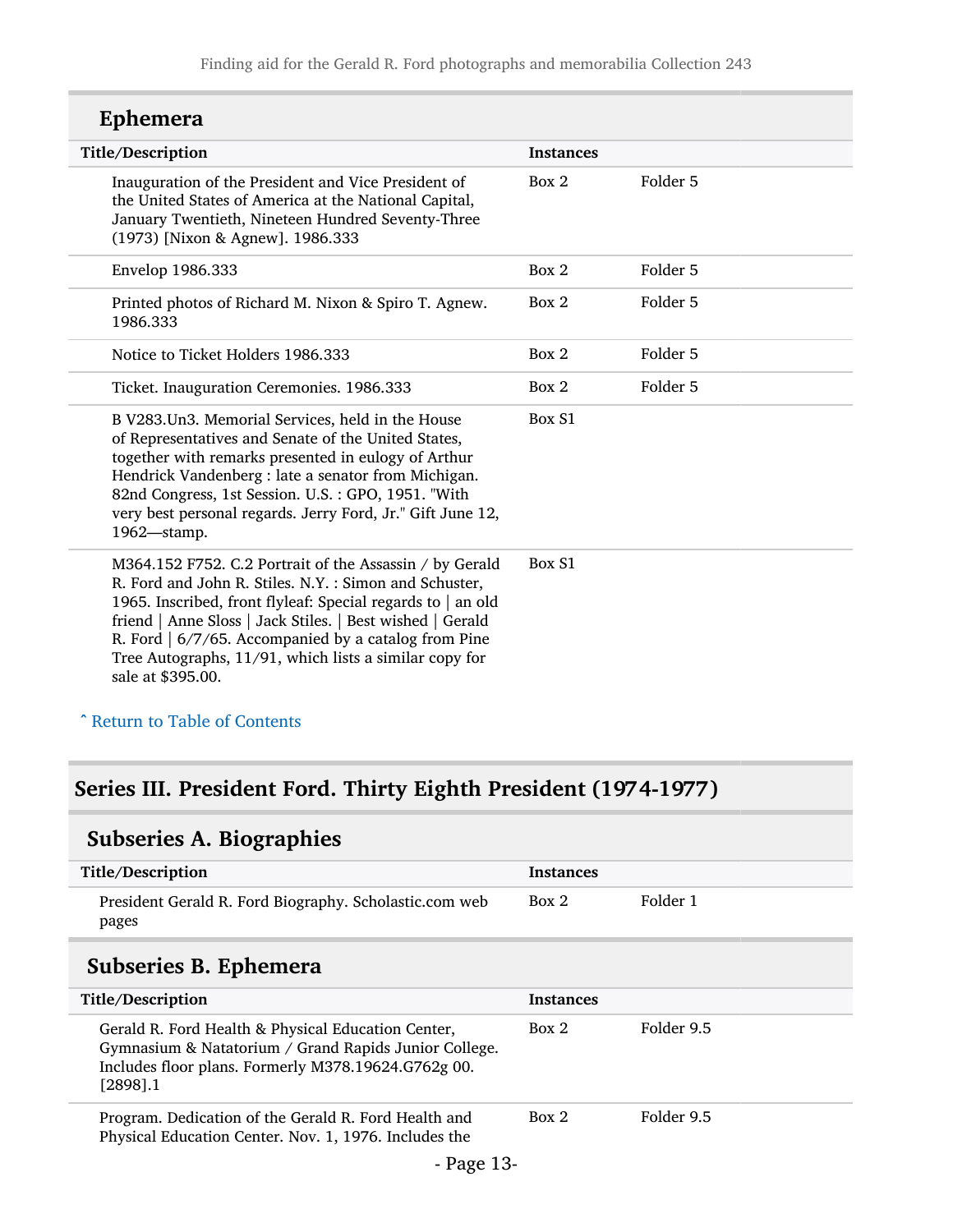| President, Lumen Winter, Duncan Littlefair, Gerald Elliott,<br>and others on the program. 00.[2898].2                                                               |       |           |
|---------------------------------------------------------------------------------------------------------------------------------------------------------------------|-------|-----------|
| Grand Rapids Junior College. Dedication of the Gerald R.<br>Ford Health & Physical Education Center, 111 Lyon NE.<br>Ticket No. 03236. Nov. 1, 1976. 00.[3579].1    | Box 2 | Folder 10 |
| GR Junior College. Invitation. Gerald R. Ford Dedication<br>Reception. Pantlind Hotel Ballroom, Nov. 1, 1976. 00.<br>[3579].2                                       | Box 2 | Folder 10 |
| Card. Ticket, with stamps top right, and bottom right.<br>"Breakfast with   President Ford   Ballroom-Pantlind<br>Hotel.   7:30 A.M. Monday April 11   (Admit one). | Box 2 | Folder 11 |
| Roll of round pink stickers with "President Ford" in white<br>letters. Usage unknown. 2009.052                                                                      | Box 9 |           |

### <span id="page-13-0"></span>Subseries C. Postcards

| Title/Description                                                                                                                      | <b>Instances</b> |           |
|----------------------------------------------------------------------------------------------------------------------------------------|------------------|-----------|
| Greetings from the Seventies : when Jerry Ford was<br>everyone's favorite accident-prone unelected President!<br>[postcard] P2003.003c | Box 2            | Folder 12 |

## <span id="page-13-1"></span>Subseries D. Periodicals & Newspapers

### Grand Rapids Press.

| Title/Description                                             | Instances |
|---------------------------------------------------------------|-----------|
| Aug. 9, 1974. Section A. "Ford Becomes President"<br>2006.042 | Box 4     |

## Time Magazine.

| Title/Description | Instances |           |
|-------------------|-----------|-----------|
| 27603             | Box 2     | Folder 13 |

### <span id="page-13-2"></span>Subseries E. Publications

| Title/Description                                                                                                                                              | <b>Instances</b> |             |
|----------------------------------------------------------------------------------------------------------------------------------------------------------------|------------------|-------------|
| [Exhibit catalog] Gerald R. Ford : a man in perspective :<br>as portrayed in the Gerald R. Ford Mural / by Paul<br>Collins. G.R.: Eerdmans, 1976. 00. [0590].1 | Box 2            | Folder 13.5 |

## Gerald R. Ford : Presidential perspectives from the National Archives / NARA, 1994.

| Title/Description | <b>Instances</b> |             |
|-------------------|------------------|-------------|
| c. 1 P2003.006    | Box 2            | Folder 14   |
| c. 2 P2005.040.   | Box 2            | Folder 14.1 |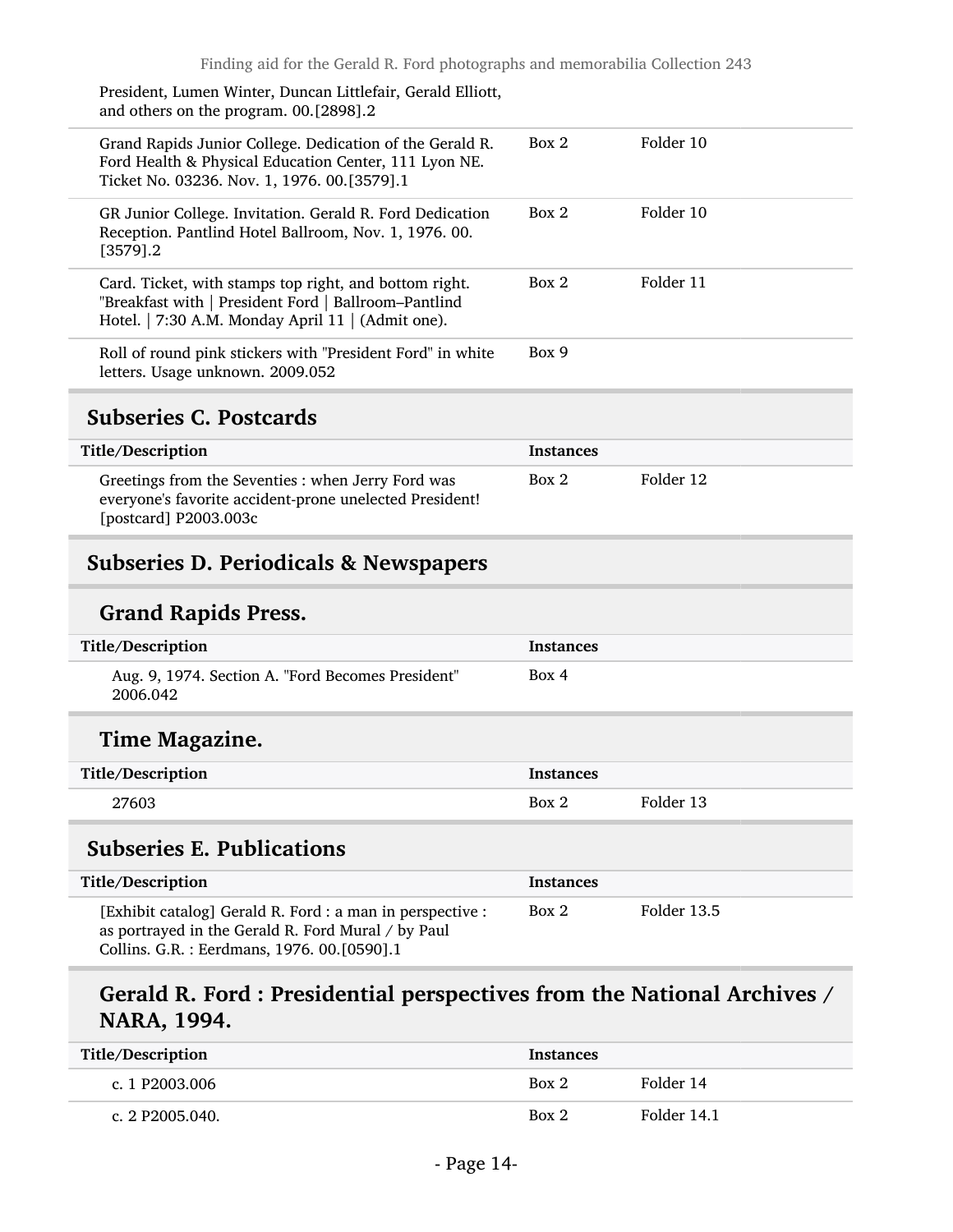<span id="page-14-0"></span>

| <b>Subseries F. Speeches</b>                                                                                                                                                                           |                  |           |
|--------------------------------------------------------------------------------------------------------------------------------------------------------------------------------------------------------|------------------|-----------|
| Title/Description                                                                                                                                                                                      | <b>Instances</b> |           |
| Remarks of President Gerald R. Ford in the East Room of<br>the White House on August 9, 1974. P2004.038.2                                                                                              | Box 2            | Folder 15 |
| Cover title: The Bicentennial Speeches of President Gerald<br>R. Ford, July 1-5, 1976. Shows the White House below,<br>and the Presidential seal above title. P1982.001 (Purchase<br>from Ford Museum) | Box 1            |           |
| <b>Speech Transcripts</b>                                                                                                                                                                              |                  |           |
| Title/Description                                                                                                                                                                                      | <b>Instances</b> |           |
| 1. Text of Remarks by the President to be delivered<br>at the Dedication Ceremonies of the Air and Space<br>Museum, Smithsonian Institution, July 1, 1976.                                             | Box 1            |           |
| 2. Text of Remarks by the President to be delivered at<br>the National Archives, The National Archives, July 2,<br>1976.                                                                               | Box 1            |           |
| 3. Text of Remarks by the President to be delivered<br>at the Valley Forge State Park, Valley Forge,<br>Pennsylvania Embargoed for release until 9 p.m.,<br>E.D.T., July 3, 1976.                      | Box 1            |           |
| 4. Text of Remarks by the President to be delivered<br>at the Honor America Program, Kennedy Center<br>embargoed  July 3, 1976.                                                                        | Box 1            |           |
| 5. Text of Remarks by the President to be delivered at<br>Independence Hall, Philadelphia, Pennsylvania, July 4,<br>1976.                                                                              | Box 1            |           |
| 6. Text of Remarks by the President to be delivered at<br>Monticello, Charlottesville, Virginia, July 5, 1976                                                                                          | Box 1            |           |

## <span id="page-14-1"></span>Subseries G. Photographs

## "Official"? Presidential Photos.

| Title/Description                                                                                                                                                                                    | <b>Instances</b> |          |
|------------------------------------------------------------------------------------------------------------------------------------------------------------------------------------------------------|------------------|----------|
| 1. Color photo print. Ford taking oath, with Mrs.<br>Ford center and Chief Justice Warren E. Burger. B/<br>w neg. 2661. "Ford Library Photo"-on verso. http://<br>www.ford.utexas.edu/avproj/mrs.htm | $Box\ 3$         | Folder 5 |
| 2. B/w, 8 x 10 Verso-President Gerald R. Ford 'Courtesy<br>Gerald R. Ford Library"'.                                                                                                                 | $Box\ 3$         | Folder 5 |
| 3. Color, 8 x 10 (image from photo on little board?).<br>"Gerald R. Ford". With lots of red/white & blue. http://                                                                                    | $Box\ 3$         | Folder 5 |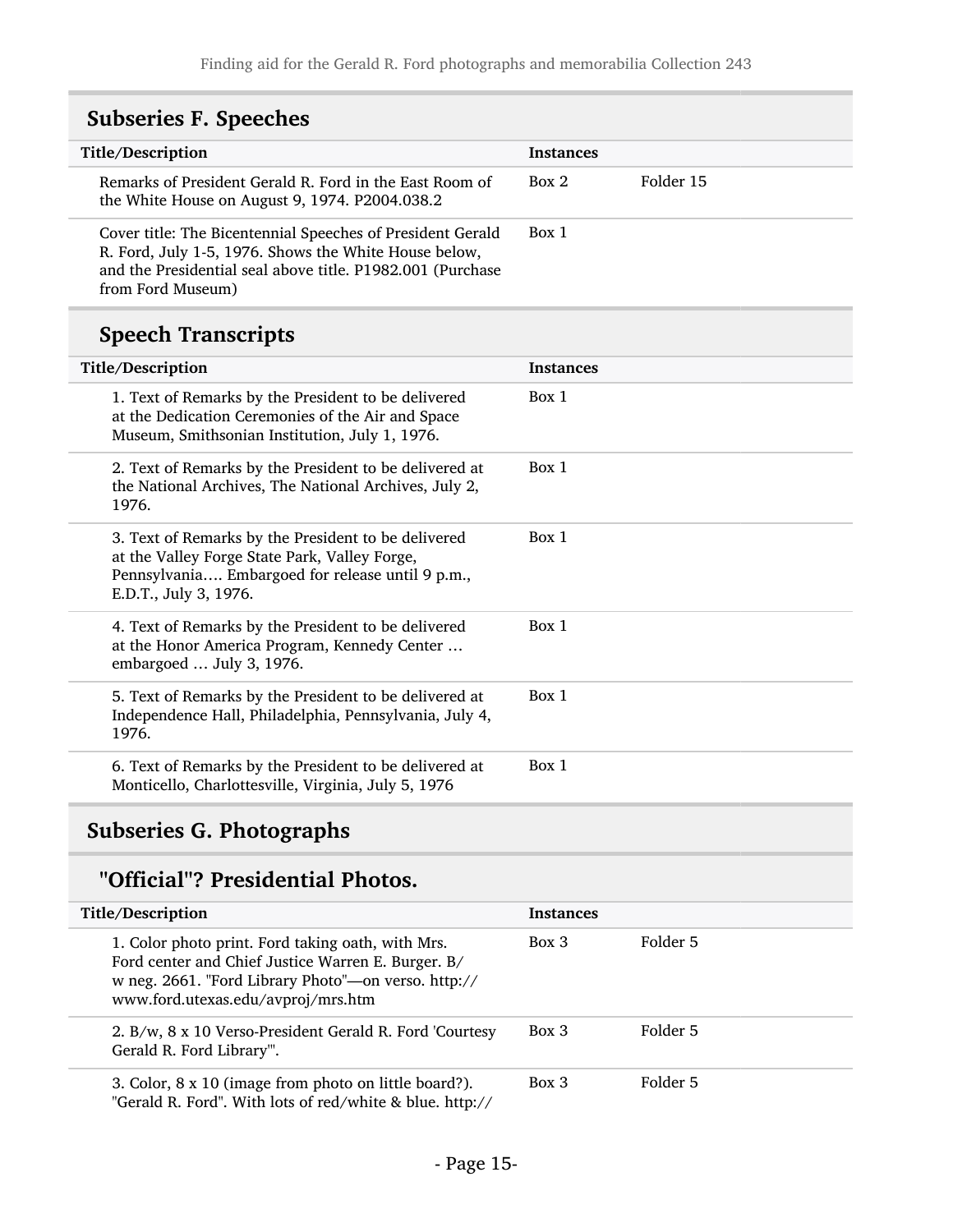#### www.ford.utexas.edu/avproj/portrait.htm (accessed 04/19/2018)

| Gerald R. Ford, President of the United States [color]<br>photograph]. First Presidential photo of Ford, taken<br>by David Hume Kennerly, his official Presidential<br>photographer, and Pulitzer Prize winning photographer.<br>http://www.ford.utexas.edu/avproj/portrait.htm<br>(accessed 04/19/2018) | Box 1             |               |
|----------------------------------------------------------------------------------------------------------------------------------------------------------------------------------------------------------------------------------------------------------------------------------------------------------|-------------------|---------------|
| Gerald R. Ford, President of the United States / official<br>photograph by David Hume Kennerly. [poster version]                                                                                                                                                                                         | Collection<br>224 | <b>Box 13</b> |
| B/w 8x10 photo, portrait of Ford with a pipe? Official<br>Kennerly photo? http://www.ford.utexas.edu/avproj/<br>portrait.htm (accessed 04/19/2018)                                                                                                                                                       | $Box\ 3$          | Folder 11     |
| Betty Ford. Mar. 10, 1976. White House Treaty Room.<br>Photo b/w. Mrs. Ford in gown, in historical room. http://<br>www.ford.utexas.edu/avproj/A8704.jpg (accessed<br>04/19/2018                                                                                                                         | $Box$ 3           | Folder 6      |

## Slides. White House era?

## U.S. Army musical groups. Color, n.d.

| Title/Description    | <b>Instances</b> |           |
|----------------------|------------------|-----------|
| Army Chorus          | Box 3            | Folder 14 |
| Army Strings         | Box 3            | Folder 14 |
| Army Herald Trumpets | Box 3            | Folder 14 |

### ^ [Return to Table of Contents](#page-1-0)

## <span id="page-15-0"></span>Series IV. Former President Ford

## <span id="page-15-1"></span>Subseries A. Documents & Ephemera

| Title/Description                                                                                                                                                                                | <b>Instances</b> |           |
|--------------------------------------------------------------------------------------------------------------------------------------------------------------------------------------------------|------------------|-----------|
| Enrolled Senate Bill No. 352. State of Michigan, 92nd<br>Legislature, Regular Session of 2003. Act. No. 225. Dec. 3,<br>2003. 2004.002                                                           | Box 1            |           |
| Gerald R. Ford Presidential Museum : a study for the<br>Gerald R. Ford Commemorative Committee / prepared<br>by Staples & Charles Ltd, Washington, D.C., July 1979<br>[photocopy] $2005.040.11b$ | Box 2            | Folder 16 |
| Letter from Cleon M. Oosterhouse, Dewinter Associates,<br>Grand Rapids, Mi. to William H. Kooistra, East Grand<br>Rapids. Dec. 30, 1980. RE Report. 2005.040.11a                                 | Box 2            | Folder 16 |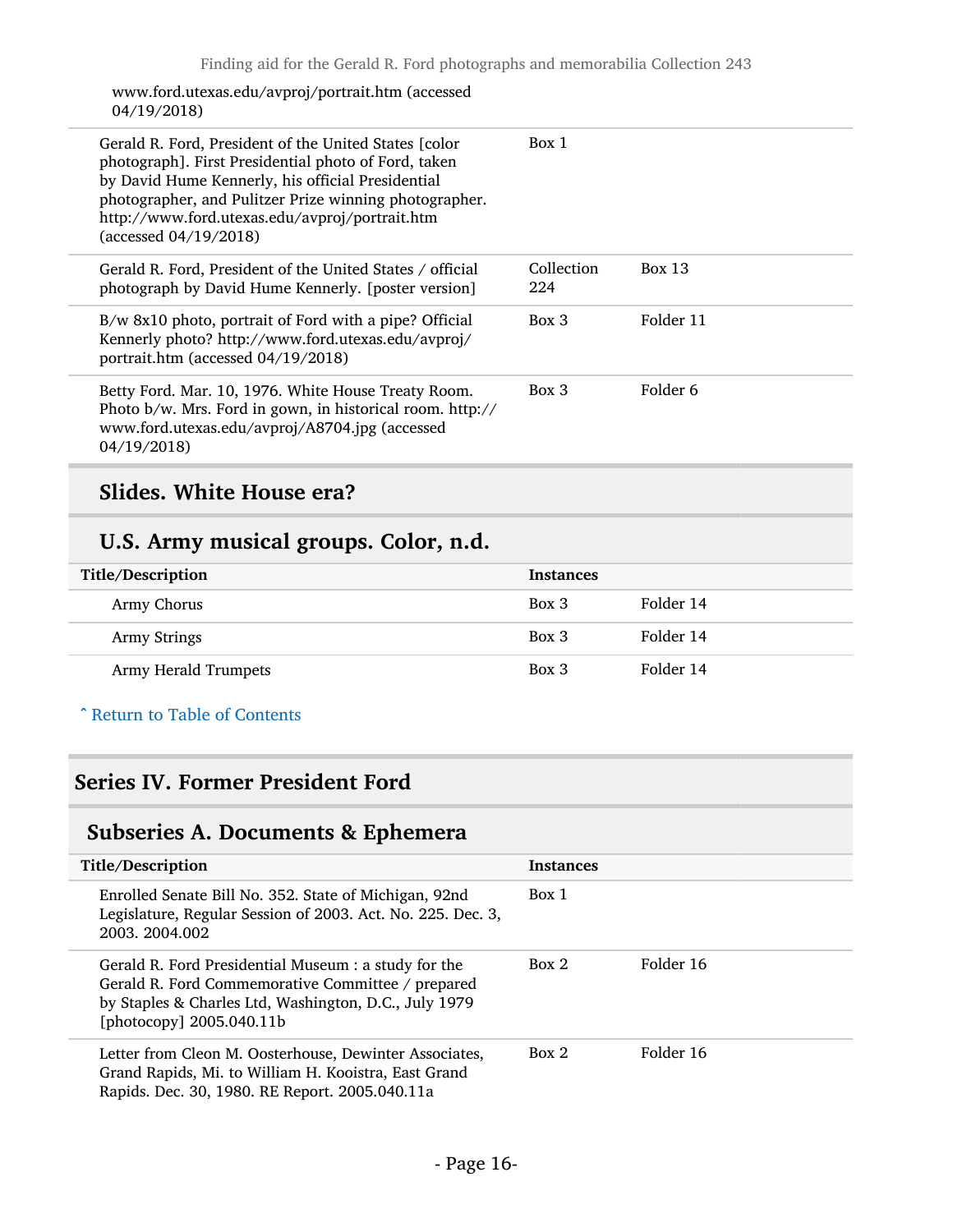| A Hometown Celebration!: in honor of President Ford's<br>90th Birthday. July 30, 2003. P2008.098                                                                                                                            | Box 2  | Folder 16.3     |
|-----------------------------------------------------------------------------------------------------------------------------------------------------------------------------------------------------------------------------|--------|-----------------|
| A Presidential Library Comes to Ann Arbor / Robert M.<br>Warner. (Bentley Historical Library. Bulletin; no. 53,<br>Jan. 2007) Ann Arbor, Mi.: Univ. of Michigan, Bentley<br>Historical Library, 2007.                       | Box 2  | Folder 16.5     |
| "Man in Space", dedication for the sculpture of the same<br>name by Judson Nelson. Signed by Gerald Ford and<br>Judson Nelson. [2021.119], 1984                                                                             | Box 1  |                 |
| cleared for takeoff, the Rededication of Kent County's<br>Airport as the Gerald R. Ford International Airport and<br>the Celebration of the FRR 2000 Passenger Terminal,<br>signed by Gerald R. Ford [2021.119], 2000-05-11 | Box 10 | Folder 2        |
| Gerald R. Ford International Airport Activity Book, [2003]<br>Copies 1-3. P2007.014.1-3, Copy 4. 00.[5311].1                                                                                                                | Box 2  | Folder<br>16.75 |

## Various manuscript items for Ford Museum Dedication, Apr. 16, 1997.

| Title/Description                                                                                       | <b>Instances</b> |           |
|---------------------------------------------------------------------------------------------------------|------------------|-----------|
| Media Events Schedule.                                                                                  | Box 2            | Folder 17 |
| Schedule of Events (For media use)                                                                      | Box 2            | Folder 17 |
| U.S. Presidents will visit Grand Rapids, April 16-17 to<br>dedicate new Gerald R. Ford Museum Exhibits. | Box 2            | Folder 17 |
| U.S. Presidents, First Ladies, Army Band Chorus promise<br>memorable Ford Museum public ceremony        | Box 2            | Folder 17 |
| New Gerald R. Ford Museum Exhibits make visitors<br>'participants' in history.                          | Box 2            | Folder 17 |
| Gerald R. Ford Museum, New Exhibit Galleries                                                            | Box 2            | Folder 17 |
| Gerald R. Ford Museum Fact Sheet                                                                        | Box 2            | Folder 17 |
| City of Grand Rapid                                                                                     | Box 2            | Folder 17 |
| [City of Grand Rapid] Attractions.                                                                      | Box 2            | Folder 17 |
| U.S. Army Herald Trumpets. 3 color slides in plastic<br>protectors. [bands]                             | Box 2            | Folder 17 |
| U.S. Army Chorus                                                                                        | Box 2            | Folder 17 |
| <b>Biographies</b>                                                                                      |                  |           |
| Title/Description                                                                                       | <b>Instances</b> |           |
| Madeleine Korbel Albright, Secretary of State                                                           | Box 2            | Folder 17 |
| George Bush. July 1, 1993                                                                               | Box 2            | Folder 17 |
| James Earl Carter, Jr. Jan. 1997                                                                        | Box 2            | Folder 17 |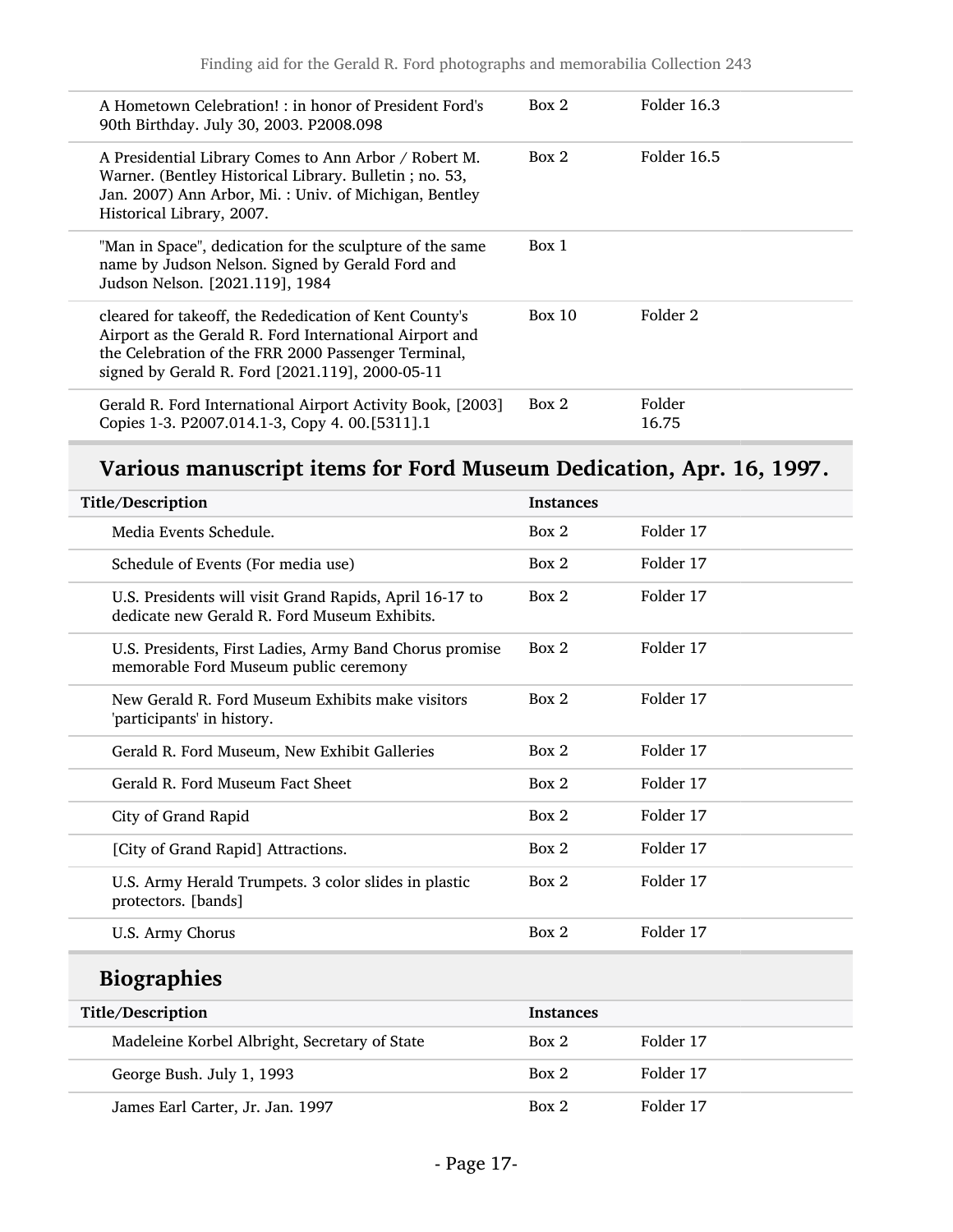| Mrs. Gerald R. (Elizabeth Bloomer) Ford May 1996                                                                                                                                                     | Box 2 | Folder 17 |
|------------------------------------------------------------------------------------------------------------------------------------------------------------------------------------------------------|-------|-----------|
| Gerald R. Ford. Sept. 1994                                                                                                                                                                           | Box 2 | Folder 17 |
| Richard Norton Smith. Director, Gerald R. Ford<br>Museum.                                                                                                                                            | Box 2 | Folder 17 |
| Picnic with the President, Wednesday, June 13th<br>[1979?] / The Gerald R. Ford Commemorative<br>Committee. RE Ground Breaking Ceremonies for the<br>Gerald R. Ford Presidential Museum. 00.[0202].1 |       |           |
| Physical Location: Housed with the GRPL Art &<br><b>Graphics Collection</b>                                                                                                                          |       |           |
| Gerald R. Ford Museum Commemorative Dedication<br>Program, September 18, 1981.                                                                                                                       | Box 1 |           |
| Gerald R. Ford Museum Dedication, September 18,<br>1981 (2) [Small blue program with a cover showing the<br>reflection of Grand Rapids in glass] 00.[3261].1-2                                       | Box 2 | Folder 18 |

## Celebration on the Grand : a great week for Grand Rapids. G.R. : GR Press, 1981.

| <b>Title/Description</b>                                                                                                      | <b>Instances</b> |             |
|-------------------------------------------------------------------------------------------------------------------------------|------------------|-------------|
| Cover illustration: President Reagan & former President<br>Ford with hands on their hearts, and othersc. 1<br>2003.072        | Box 2            | Folder 19   |
| Cover illustration: President Reagan & former President<br>Ford with hands on their hearts, and others c. 200.<br>$[3492]$ .1 | Box 2            | Folder 19.2 |
| Celebration on the Grand, Sept. 1981.                                                                                         | Box 4            |             |
| Oversized items.                                                                                                              |                  |             |
| <b>Title/Description</b>                                                                                                      | <b>Instances</b> |             |
| Celebration on the Grand. Grand Rapids Press section,<br>Sept. 13, 1981. c. 1 2007.042 / c. 2 2008.073                        | Box 4            |             |
| Gerald R. Ford : A Special Report. Grand Rapids Press.<br>Wonderland section, Sept. 13, 1981. 2008.073                        | Box 4            |             |
| <b>Subseries B. Periodicals</b>                                                                                               |                  |             |
| <b>Grand Rapids Magazine</b>                                                                                                  |                  |             |
| Title/Description                                                                                                             | <b>Instances</b> |             |
| v. 19, no. 9, Sept. 1981.                                                                                                     | Box 2            | Folder 20   |
|                                                                                                                               |                  |             |

## <span id="page-17-0"></span>Grand Rapids Press Clippings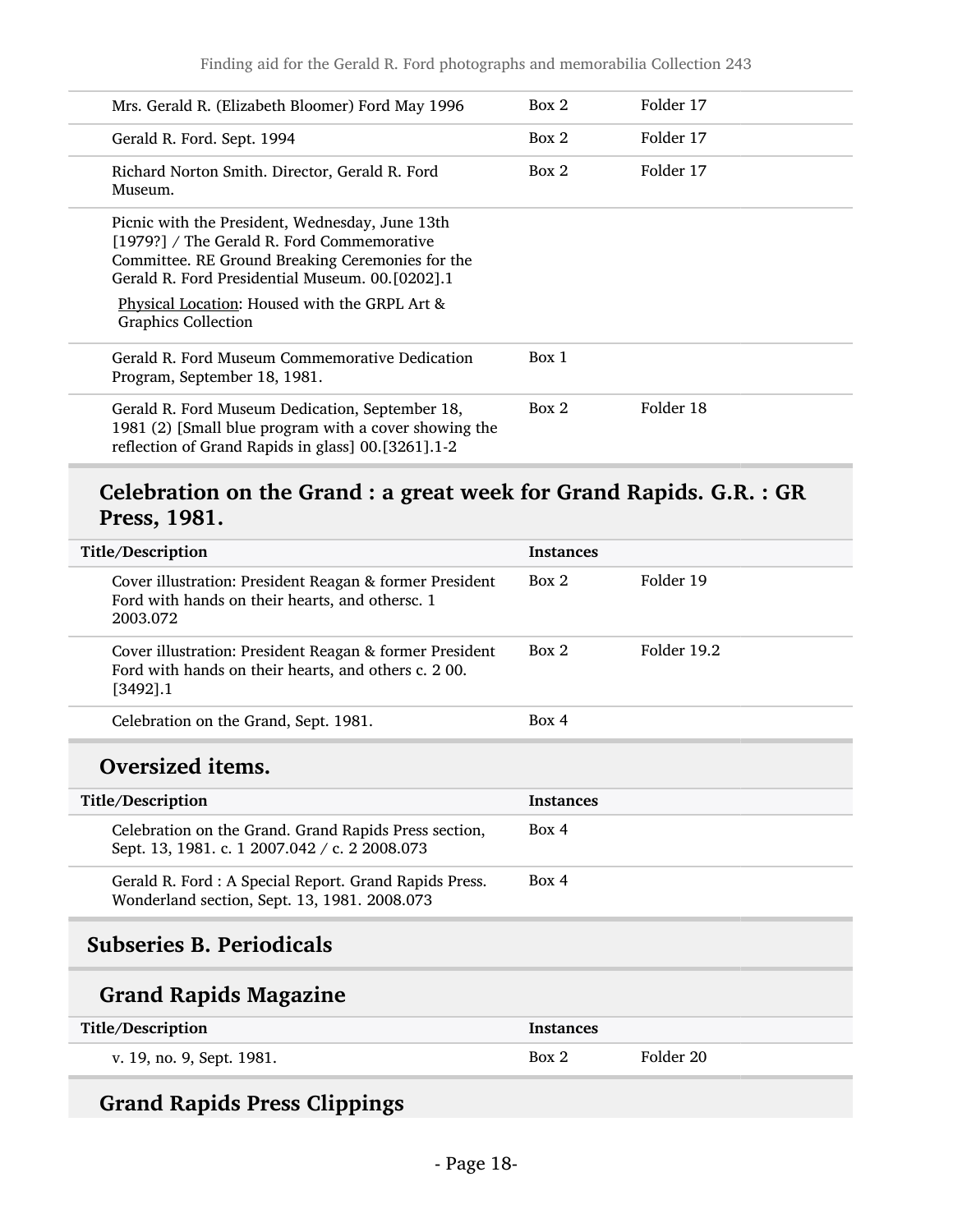Physical Location: See microfilm holdings for articles

| Title/Description                                                                                                                                                                         | <b>Instances</b> |
|-------------------------------------------------------------------------------------------------------------------------------------------------------------------------------------------|------------------|
| Wonderland, Sept. 13, 1981. Gerald R. Ford: A Special<br>Report. Back is torn at bottom. Includes a timeline &<br>caricatures                                                             |                  |
| Celebration on the Grand section. Sept. 13, 1981. Ford<br>Museum article.                                                                                                                 |                  |
| "\$24 Million transforms the Pantlind into glittering,<br>gracious, Grand Hotel" Sept. 16, 1981.                                                                                          |                  |
| "Before the Museum" Sept. 13, 1981. Includes images<br>from the GRPL collections.                                                                                                         |                  |
| "Betty, Jerry Back Home" Sept. 15, 1981.                                                                                                                                                  |                  |
| "A Homecoming" Sept. 15, 1981                                                                                                                                                             |                  |
| "Thousands Turn out for a Parade to Remember",<br>Sept. 18, 1981. $+$ "Ford 'Simply too nice a guy to be<br>President', former aide says" Sept. 18, 1981 + Parade &<br>Mueller Furniture. |                  |
| "Fireworks, a nice teaser for Friday's Finale" $+$ "Lucky"<br>Few Get a Sneak Previous of Museum" Sept. 15, 1981                                                                          |                  |
|                                                                                                                                                                                           |                  |

## GR Press Clippings Oversized

| Title/Description                                                                                                                     | <b>Instances</b>   |
|---------------------------------------------------------------------------------------------------------------------------------------|--------------------|
| "Wit, Warmth were Ford's trademakers, correspondent<br>says" n.d.                                                                     | Box 1              |
| "There's going to be a huge crowd, so get down early for<br>the dedication" Sept. 17, 1981. Includes sketched map.                    | Box 1              |
| GR Press, Sept. 18, 1981. "El Cheapo' Dinner, Show<br>Make a 'Night to Remember'". "Pete's Day" column by<br>Pete De Maadg. Clipping. | Folder 21<br>Box 2 |

## <span id="page-18-0"></span>Subseries C. Images, including Photographs, slides, etc.

### Ford Museum event

| Title/Description                                                                                          | <b>Instances</b> |          |
|------------------------------------------------------------------------------------------------------------|------------------|----------|
| Ford with Nancy & Ron Reagan. Neg. 2288.                                                                   | Box 3            | Folder 7 |
| Photo, B/w. Ford, center, view of his back, with<br>Reagans and others dignitaries, looking at an exhibit. | Box 3            | Folder 7 |
| Photo, color. Ronald Reagan left, Gerald Ford right.<br>Interior, near corner windows in sunny climate.    | Box 3            | Folder 7 |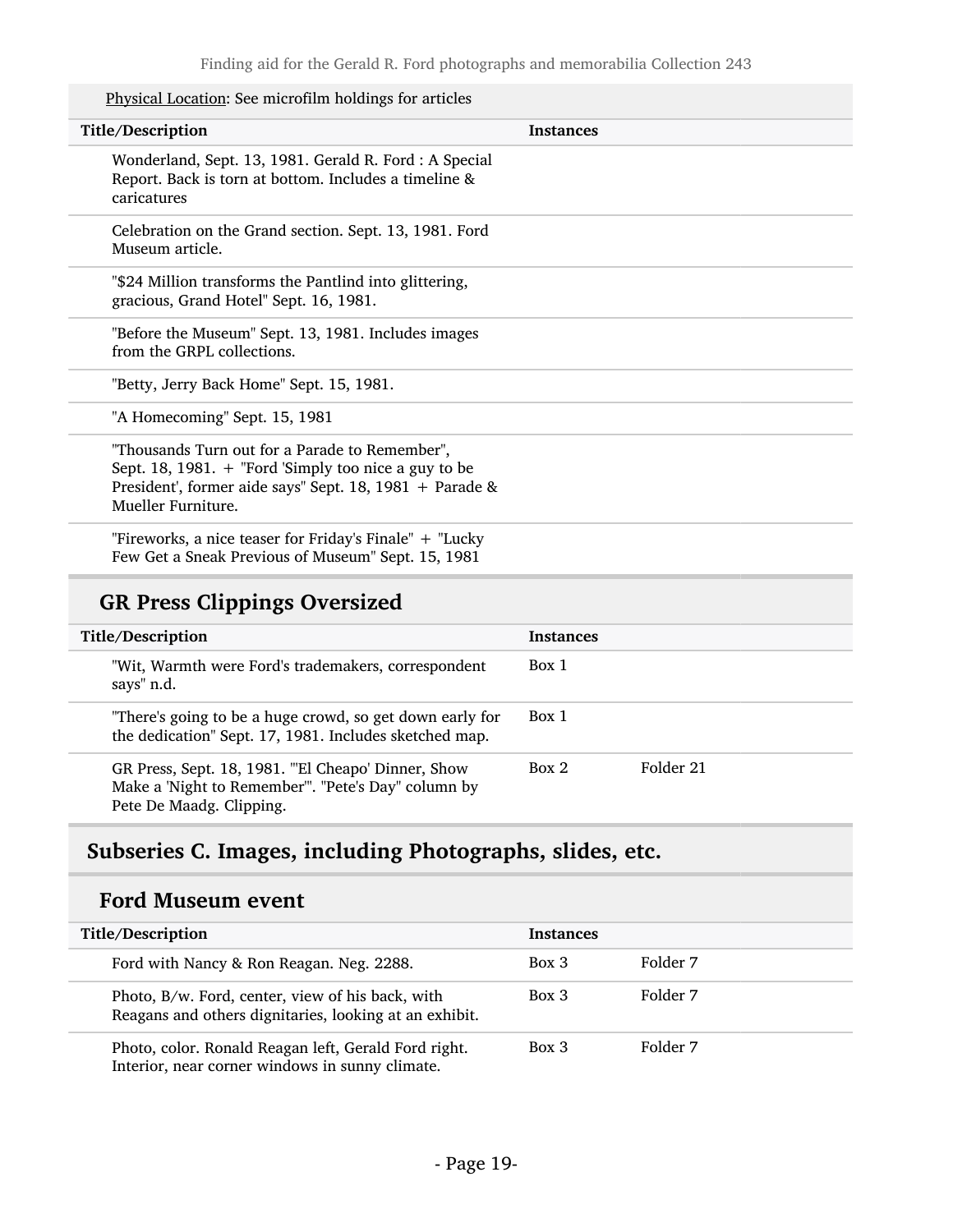#### General

Verso: Official Photograph. The White House, Washington. 18SE81C4194-21A (From the Reagan White House era)

## Ford Museum building

| Title/Description                                                                                                                                        | <b>Instances</b> |           |
|----------------------------------------------------------------------------------------------------------------------------------------------------------|------------------|-----------|
| 8x10 Ford Museum ID sticker on verso. #934. b/w                                                                                                          | $Box$ 3          | Folder 8  |
| Snap shot of Museum façade, Neg. #938. Snap shot of<br>Museum façade, Neg. #938.                                                                         | $Box$ 3          | Folder 8  |
| 8x10 Ford Museum entrance façade, Spring, with<br>fountain right, astronaut suit left. Color                                                             | $Box\ 3$         | Folder 9  |
| 8x10 View of façade with "Gerald R. Ford Museum<br>letters, facing east, with view to Grand Rapids city<br>center across the Grand River, Winter, Color, | $Box$ 3          | Folder 9  |
| Ford Museum Building. Color. Full façade view, with<br>fountain, people. Museum sticker on verso.                                                        | $Box$ 3          | Folder 10 |

## Other Post Presidential Images

| Title/Description                                                                                     | Instances |           |
|-------------------------------------------------------------------------------------------------------|-----------|-----------|
| Summer 1981 Ford receives life membership in 40 & 8<br>American Legion Honor Society at G.R. Airport. | Box 3     | Folder 13 |

#### Scope and Contents

8x10 b/w Ford, with men in hats. Verso: Jack Britfus (donor of Photo) Harold Stoddard, Fred Roshalsky(?), Tom Walsh, G.R. Ford, Robt. Blett, Ben Reitberg.

### Other.

| Title/Description                                                                                                                                                                                                                              | <b>Instances</b> |           |
|------------------------------------------------------------------------------------------------------------------------------------------------------------------------------------------------------------------------------------------------|------------------|-----------|
| B/w 8x10 Photo, Mrs. & Mr. Ford. Source unknown                                                                                                                                                                                                | Box 3            | Folder 12 |
| Betty Ford [b/w oversized photography]                                                                                                                                                                                                         | Box 1            |           |
| Exterior view, her hands folded in front, leaning on a<br>rail.                                                                                                                                                                                | Box 1            |           |
| Larger size b/w reproduction print of an official color<br>portrait photo of Betty Ford from the Post White House<br>years, taken by photographer W. Russell Ohlson.<br>http://www.ford.utexas.edu/avproj/bbf.jpg (accessed<br>$04/18/2018$ ). | Box 1            |           |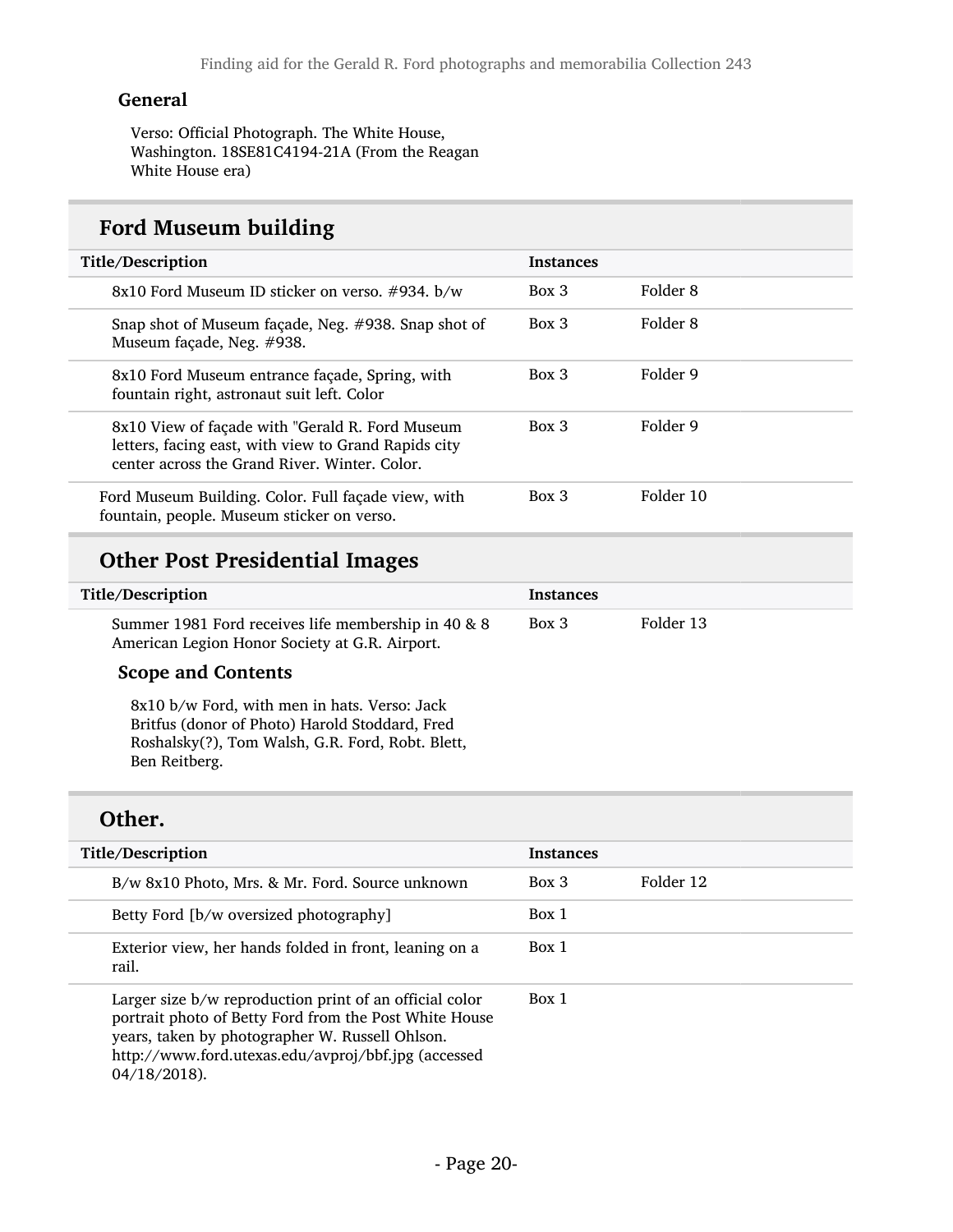#### ^ [Return to Table of Contents](#page-1-0)

## <span id="page-20-0"></span>Series V. Ford's Death & Funeral.

## <span id="page-20-1"></span>Ephemera

| Title/Description                                                                                                                                                                     | <b>Instances</b> |
|---------------------------------------------------------------------------------------------------------------------------------------------------------------------------------------|------------------|
| 2007 Calendar. In Memoriam of President Gerald<br>R. Ford. Paid for by the Michigan Republican Party.<br>Www.migop.org Calendar photos courtesy of Gerald R.<br>Ford Library 2008.038 | Box 5            |
| Card from U.S. Capitol Lying in State. Dec.30-31, 2006<br>and Jan. 1, 2007. 2008.007 2010.029                                                                                         | Box 5            |

## Card from Ford Museum Lying in State.

| Title/Description                                                                                                                                                                                   | <b>Instances</b> |
|-----------------------------------------------------------------------------------------------------------------------------------------------------------------------------------------------------|------------------|
| c.1                                                                                                                                                                                                 | Box 5            |
| c.2-3 2009.024 $(2)$                                                                                                                                                                                | Box 5            |
| Letter from the city of East Grand Rapids to residents with<br>map, Dec. 29, 2006. RE effect of Ford Funeral service<br>(Jan. 3, 2006) on access to their homes near the Grace<br>Episcopal Church. | Box 5            |
| Select Webpages                                                                                                                                                                                     | Box 5            |
| <b>Photographs</b>                                                                                                                                                                                  |                  |
| Title/Description                                                                                                                                                                                   | <b>Instances</b> |
| Ford Funeral Motorcade to Grace Episcopal Church on<br>Breton Ave. at Argentina. Jan, 3, 2006 / Tom Wilson,<br>photographer. (2 color) 2007.004.2                                                   | Box 5            |

## <span id="page-20-2"></span>Remembering President Gerald R. Ford : 21 Jet Salute. Jan. 4, 2007.

| <b>Title/Description</b>                                                                                                                                                       | <b>Instances</b> |
|--------------------------------------------------------------------------------------------------------------------------------------------------------------------------------|------------------|
| Storytelling Pictures, 2007. P2007.026 Moving<br>Image of the jets taken at the time of Ford's Funeral<br>services in Grand Rapids, Michigan. See accompanying<br>information. | Box 5            |

## <span id="page-20-3"></span>Periodicals

## Michigan Bar Journal.

Title/Description Instances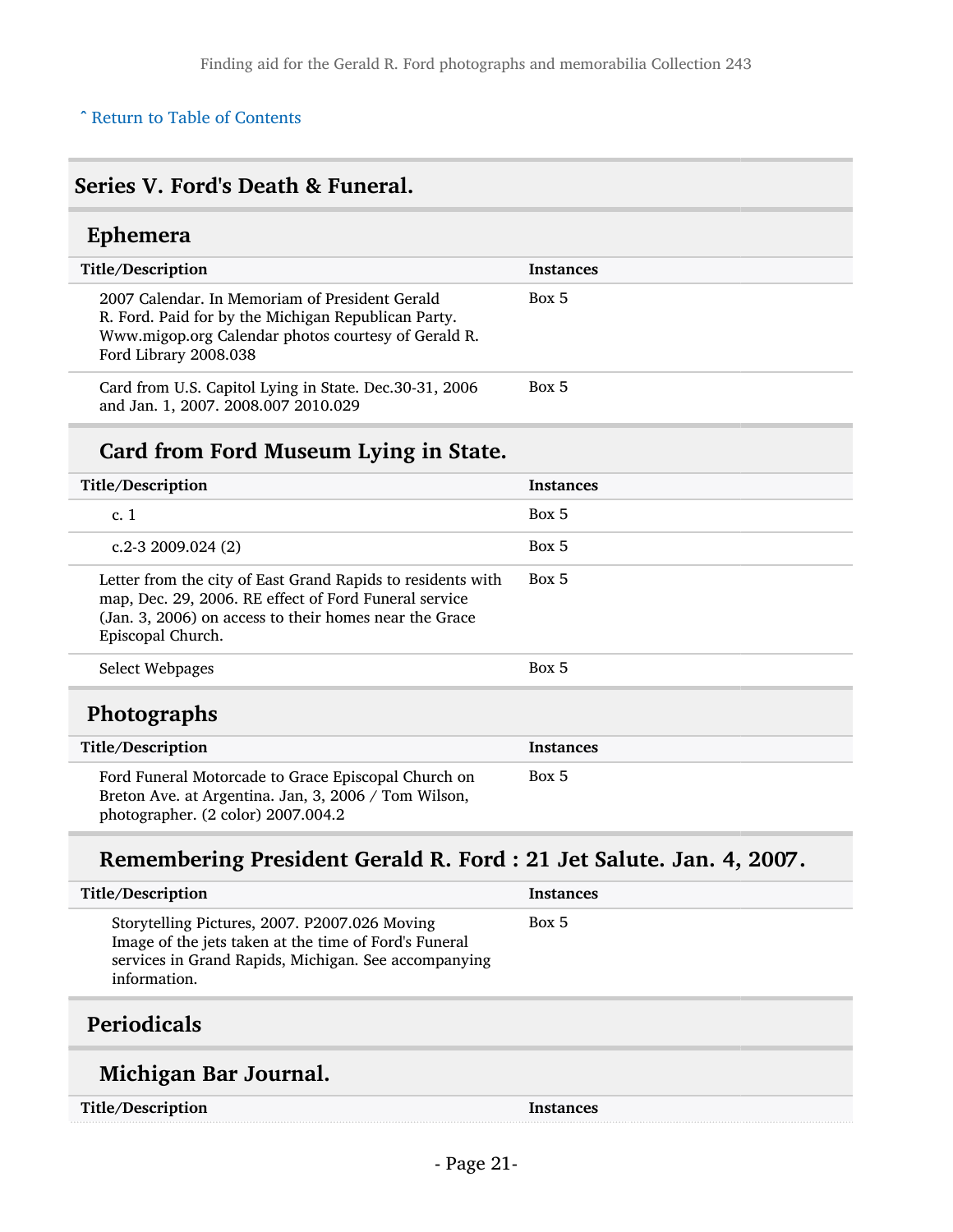Jan. 2007. pg. 8-9, "A Special Tribute" / Naseem Stecker, + pg. 14, President's Page. "Gerald R. Ford, Accidental Hero" / Kimberly M. Cahill. Has image of Ford on cover.

Box 5

## Michigan History Magazine

| Title/Description                           | <b>Instances</b> |
|---------------------------------------------|------------------|
| Michigan History Magazine, March/April 2008 | Box 5            |
| 1. A Workhorse, not a showhorse" pg. 16     | Box 5            |
| 2. Coming Home" pg. 32 00.[5545].1          | Box 5            |
| <b>Newsweek</b>                             |                  |
| Title/Description                           | Instances        |

| Title/Description                                   | Instances |
|-----------------------------------------------------|-----------|
| Jan. 8, 2007. Ford cover, with Saddam Hussein cameo | Box 5     |
| image. 2007.004.3                                   |           |

## Grand Rapids Press Newspapers, 2006/2007.

| <b>Instances</b> |
|------------------|
| Box 6.5          |
| Box 6.5          |
| Box 6.5          |
| Box 6.5          |
| Box 6.5          |
| Box 6.5          |
| Box 6.5          |
| Box 6.5          |
| Box 6.5          |
| Box 6.5          |
| Box 6.5          |
| Box 6.5          |
| Box 6.5          |
|                  |

## Grand Rapids Press. Master Set

| Title/Description                                                    | <b>Instances</b> |
|----------------------------------------------------------------------|------------------|
| Dec. 27, 2006-Jan. 7, 2007 $+$ Commemorative Issue.<br>$(13$ issues) | Box 6            |

## Advance Newspapers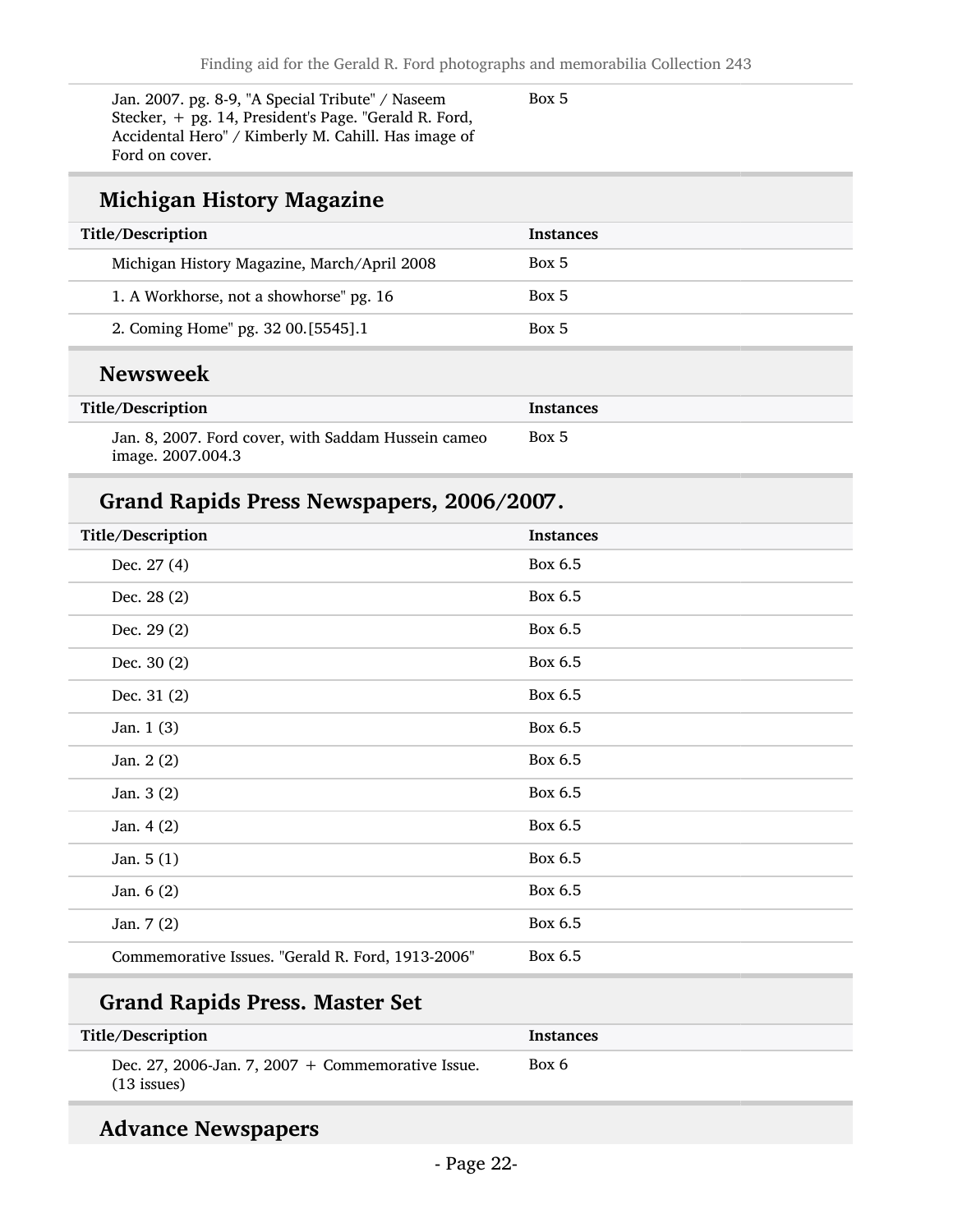| <b>Title/Description</b>   | <b>Instances</b> |
|----------------------------|------------------|
| Advance. Jan. 3, 2007      | Box 6            |
| Forest Hills 2007.006      | Box 6            |
| East Grand Rapids Cadence. | Box 6            |

## Other Cities Clippings

| Title/Description                                      | <b>Instances</b> |
|--------------------------------------------------------|------------------|
| Atlanta Journal-Constitution, Dec. 28, 2006 2007.001.2 | Box 6            |
| Detroit News, Jan. 4, 2007 2007.004.3                  | Box 6            |
| Los Angeles Times, Dec. 28, 2006 2007.001.1            | Box 6            |
| New York Times, Jan. 3, 2007 2007.004.3                | Box 6            |

^ [Return to Table of Contents](#page-1-0)

## <span id="page-22-0"></span>Series VI. Ford's Life in Review

### <span id="page-22-1"></span>Timelines

| Title/Description       | <b>Instances</b> |
|-------------------------|------------------|
| President Ford. 15 pgs. | Box 7            |
| Betty Ford 6 pages.     | Box 7            |

### <span id="page-22-2"></span>Thin Ice : Coming of Age in Grand Rapids / edited by Reinder Van Til and Gordon Olson. G.R. : Eerdmans, 2007. 2007.103

| Title/Description                            | <b>Instances</b> |
|----------------------------------------------|------------------|
| pg. 77. Boyhood, and Beyond / Gerald R. Ford | Box 7            |
| pg. 89. The times of My Life / Betty Ford.   | Box 7            |

### <span id="page-22-3"></span>ProQuest. Grand Rapids Press Articles.

| Title/Description                                                                                                                                   | <b>Instances</b> |
|-----------------------------------------------------------------------------------------------------------------------------------------------------|------------------|
| RE: Homes Gerald Ford lived in.                                                                                                                     | Box 7            |
| Grand Rapids Remembers Gerald R. Ford issue. Grand<br>Rapids Magazine. March 2007. P2007.018                                                        | Box 7            |
| A Workhorse not a show horse : the life and times of Gerald<br>R. Ford + Coming Home. Michigan History, v. 91, no. 2,<br>March/April 2007 P2007.022 | Box 7            |

### <span id="page-22-4"></span>We Remember Gerald R. Ford, 1913-2006.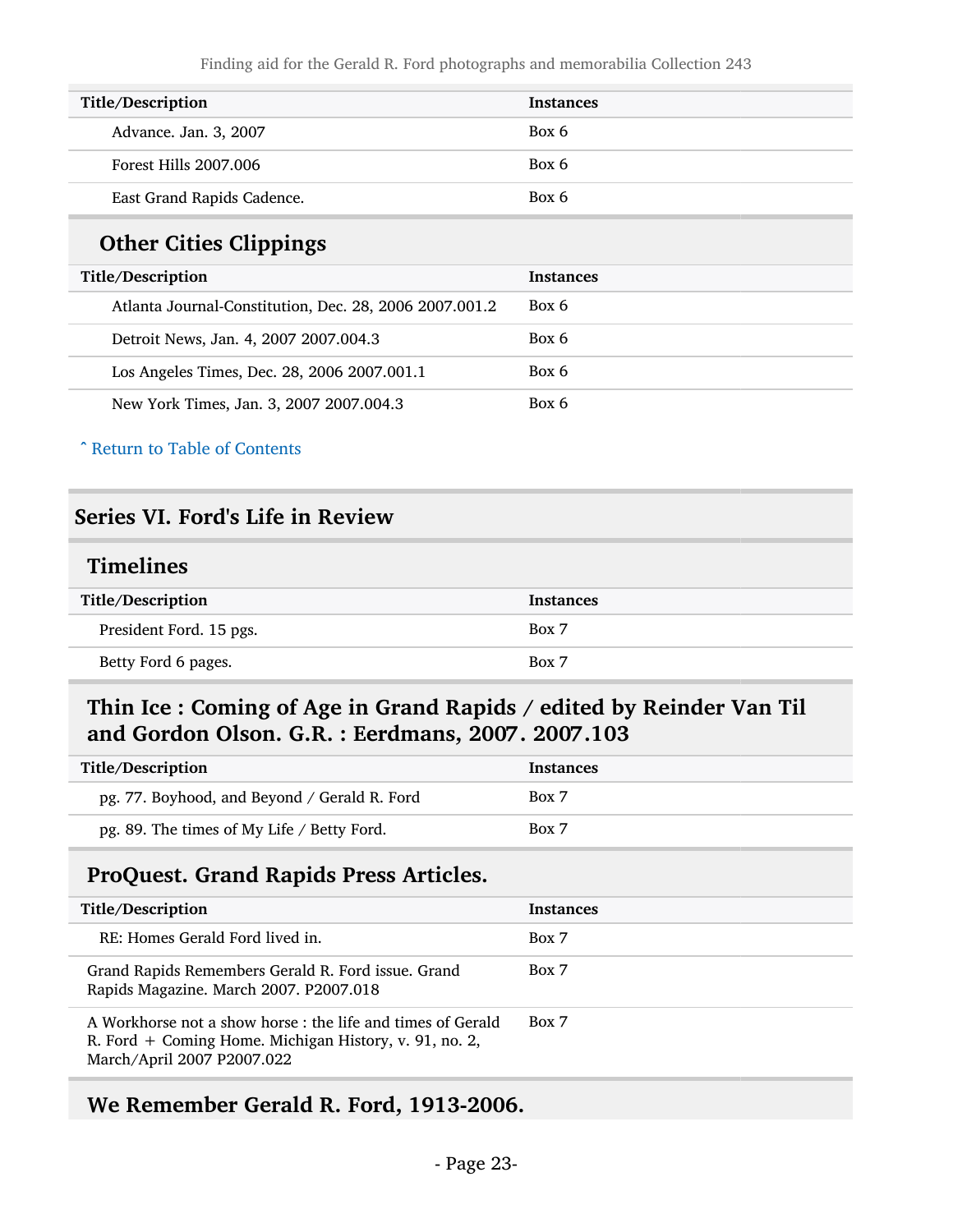| Title/Description                                                      | <b>Instances</b> |
|------------------------------------------------------------------------|------------------|
| Case Exhibit. Laser & Digital copies of images with labels<br>& signs. | Box 8            |

### <span id="page-23-0"></span>Extraordinary Circumstances : the Presidency of Gerald R. Ford / David Hume Kennerly Austin, Texas : Univ. of Texas, Center for American History, 2007.

| Dust jacket; Limited edition in slip case, 175/250<br>Box 1<br><b>Immediate Source of Acquisition:</b><br><b>Immediate Source of Acquisition</b><br>Gift of Peter F. Secchia. The Secchia family helped<br>fund the project resulting in the book.<br>Box 1<br>Letter, Dec. 21, 2007, from Secchia.<br><b>Immediate Source of Acquisition:</b><br><b>Immediate Source of Acquisition</b><br>Gift of Peter F. Secchia. The Secchia family helped<br>fund the project resulting in the book.<br>Local History collection copy at M973.925.K392e<br>Box 1<br>2008.002<br><b>Postcards</b><br>Title/Description<br><b>Instances</b><br>U.S. Postal Service, Postcard for Gerald R. Ford \$.41<br><b>Box</b><br>unknown<br>stamp, 2007. First Day of Issue Ceremony, Ford Museum. | Title/Description | <b>Instances</b> |
|------------------------------------------------------------------------------------------------------------------------------------------------------------------------------------------------------------------------------------------------------------------------------------------------------------------------------------------------------------------------------------------------------------------------------------------------------------------------------------------------------------------------------------------------------------------------------------------------------------------------------------------------------------------------------------------------------------------------------------------------------------------------------|-------------------|------------------|
|                                                                                                                                                                                                                                                                                                                                                                                                                                                                                                                                                                                                                                                                                                                                                                              |                   |                  |
|                                                                                                                                                                                                                                                                                                                                                                                                                                                                                                                                                                                                                                                                                                                                                                              |                   |                  |
|                                                                                                                                                                                                                                                                                                                                                                                                                                                                                                                                                                                                                                                                                                                                                                              |                   |                  |
|                                                                                                                                                                                                                                                                                                                                                                                                                                                                                                                                                                                                                                                                                                                                                                              |                   |                  |
|                                                                                                                                                                                                                                                                                                                                                                                                                                                                                                                                                                                                                                                                                                                                                                              |                   |                  |
|                                                                                                                                                                                                                                                                                                                                                                                                                                                                                                                                                                                                                                                                                                                                                                              |                   |                  |
|                                                                                                                                                                                                                                                                                                                                                                                                                                                                                                                                                                                                                                                                                                                                                                              |                   |                  |
|                                                                                                                                                                                                                                                                                                                                                                                                                                                                                                                                                                                                                                                                                                                                                                              |                   |                  |
|                                                                                                                                                                                                                                                                                                                                                                                                                                                                                                                                                                                                                                                                                                                                                                              |                   |                  |
|                                                                                                                                                                                                                                                                                                                                                                                                                                                                                                                                                                                                                                                                                                                                                                              |                   |                  |
|                                                                                                                                                                                                                                                                                                                                                                                                                                                                                                                                                                                                                                                                                                                                                                              |                   |                  |
|                                                                                                                                                                                                                                                                                                                                                                                                                                                                                                                                                                                                                                                                                                                                                                              |                   |                  |
|                                                                                                                                                                                                                                                                                                                                                                                                                                                                                                                                                                                                                                                                                                                                                                              |                   |                  |
|                                                                                                                                                                                                                                                                                                                                                                                                                                                                                                                                                                                                                                                                                                                                                                              |                   |                  |
| [Ford U.S. Postal stamp] 00.[5524].1                                                                                                                                                                                                                                                                                                                                                                                                                                                                                                                                                                                                                                                                                                                                         |                   |                  |

#### <span id="page-23-1"></span>^ [Return to Table of Contents](#page-1-0)

L

## <span id="page-23-2"></span>Series VII. Miscellaneous

## <span id="page-23-3"></span>Miscellaneous Gerald R. Ford items

| Title/Description                                                                         | <b>Instances</b> |          |
|-------------------------------------------------------------------------------------------|------------------|----------|
| One of Us: Portrait of a Humble Healer. A Symphonic<br>Tribute by David Culross. 2017.084 | <b>Box 10</b>    | Folder 1 |
| Political buttons - Ford and Nixon 2017.084, "Betty Ford<br>for President" 2019.010       | Box 10           | Folder 1 |
| Correspondence relating to Nixon's book Memoirs<br>2017.084                               | Box 10           | Folder 1 |